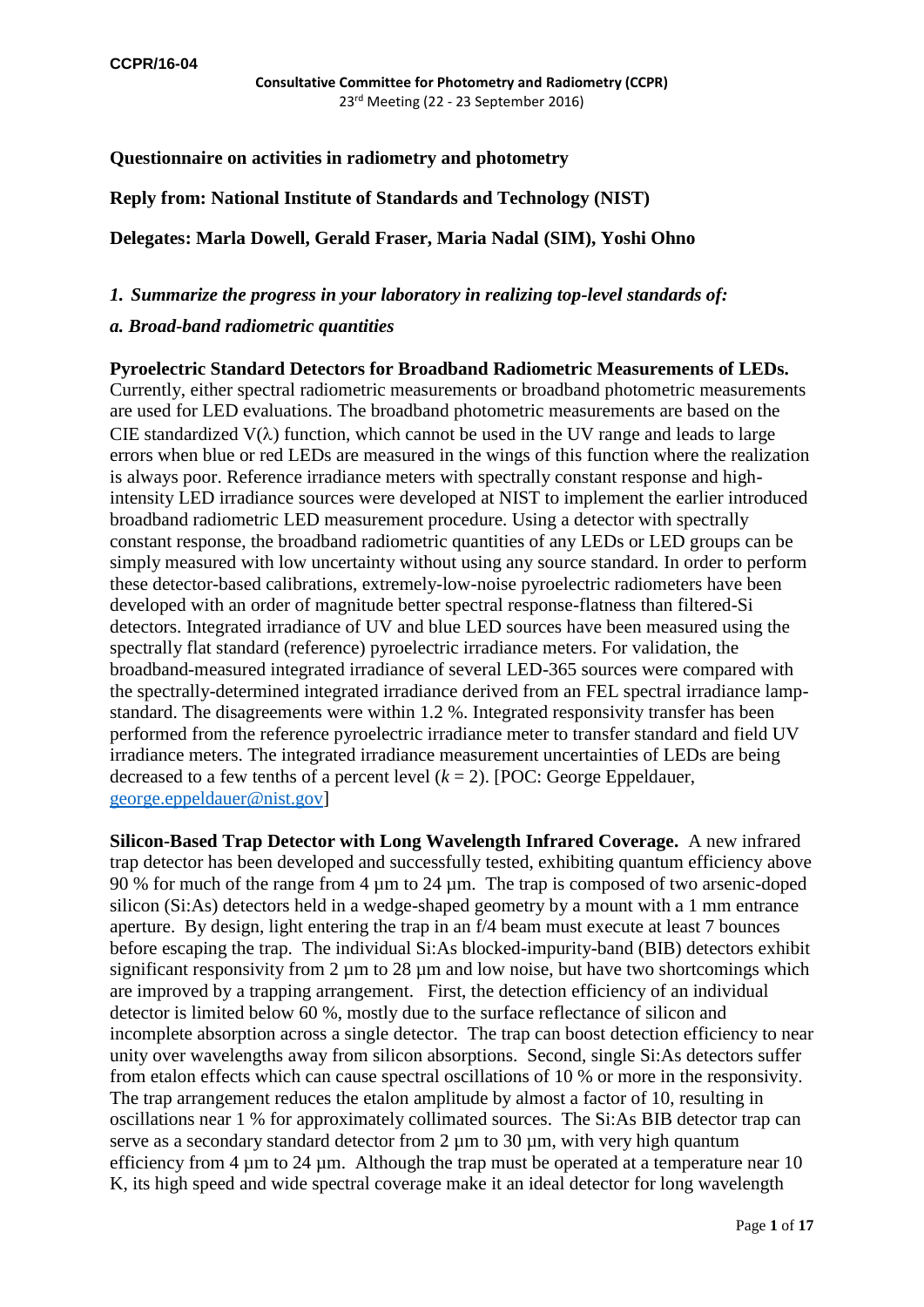23rd Meeting (22 - 23 September 2016) Fourier transform spectrometer (FTS) measurements. [POC: Solomon Woods, [solomon.woods@nist.gov\]](mailto:solomon.woods@nist.gov)

### *b. Spectral radiometric quantities*

**Laser Power Calibrations Extended to 10 kW.** In late 2014, NIST launched a new measurement service for laser power that extends the upper range for NIST measurements to 10 kW, from the previous high-power limit of 1.5 kW. The service will allow NIST to meet the growing application of high-power lasers in a variety of manufacturing and defense applications, including the cutting and welding of metals in manufacturing. Researchers used the new system recently to calibrate a company's power meter at 5 kW with a  $k = 2$ uncertainty of about 1%, which meets the accuracy requirements for the majority of manufacturing applications. Compared to traditional welding methods, laser welding is lower cost and has a smaller environmental footprint. Lasers could potentially be used in 25% of industrial welding applications, which could result in significant savings for U.S. manufacturers. [POC: Joshua Hadler, [Joshua.hadler@nist.gov\]](mailto:Joshua.hadler@nist.gov)

**Multikilowatt optical power comparison at BAM Berlin in support of laser materials processing and welding.** Laser welding and materials processing are growing fields offering greater efficiencies and reduced environmental impact than traditional approaches. However, at laser powers of multiple kilowatts, traditional power meters may prove too cumbersome to allow in-situ measurements down to the necessary few percent uncertainty levels. With the support of the NIST Strategic Emerging Research Initiative funds, Drs. Paul Williams, Brian Simonds, and John Lehman have produced a prototype optical power meter based on radiation pressure which allows agile and accurate characterization of multi-kilowatt laser power without the large thermal mass and slow response of traditional high power techniques. Recently, these NIST researchers took the prototype radiation pressure power meter (RPM) to The Federal Institute for Materials Research and Testing (BAM) in Berlin to perform power measurement comparisons on BAM's 20 kW welding laser. The RPM uniquely allows the welding-laser's optical power to be measured simultaneously by two power meters (NIST's RPM and BAM's traditional power meter). Comparative measurements were made for laser powers ranging from a few hundred watts up to 20 kW. The comparison included the firsttime use of a highly-reflective GaAs distributed Bragg reflector made by Dr. Ari Feldman of the NIST Communication Technology Laboratory. The mirror and the scale performed exceptionally well. The next stage of the ongoing NIST-BAM collaboration includes comparisons of the BAM optical power meter at NIST. [POC: Paul Williams, [paul.williams@nist.gov\]](mailto:paul.williams@nist.gov)

**New Facility under Development for Optical Properties of Materials Measurements at High Temperatures**. TEMPS (Temperature and Emittance of Melts, Powders and Solids) is a new testbed facility under construction at NIST to address a critical measurement problem in powder-based additive manufacturing. TEMPS is designed for the accurate measurement of material emittance, reflectance and true surface temperature of metal powders as they are fused and is aimed at the establishment of measurement traceability and best practices for non-contact thermometry in additive manufacturing. This will enable improvements in the reproducibility and control of manufacturing processes. Knowledge of the optical properties of materials such as spectral emittance and reflectance is essential for non-contact thermometry, heat transfer modeling, and prediction of directed energy source coupling with targets (for example, in laser-based material processing and manufacturing). [POCs: Steven Grantham [grantham@nist.gov;](mailto:grantham@nist.gov) Sergey Mekhontsev [snm@nist.gov,](mailto:snm@nist.gov) Leonard Hanssen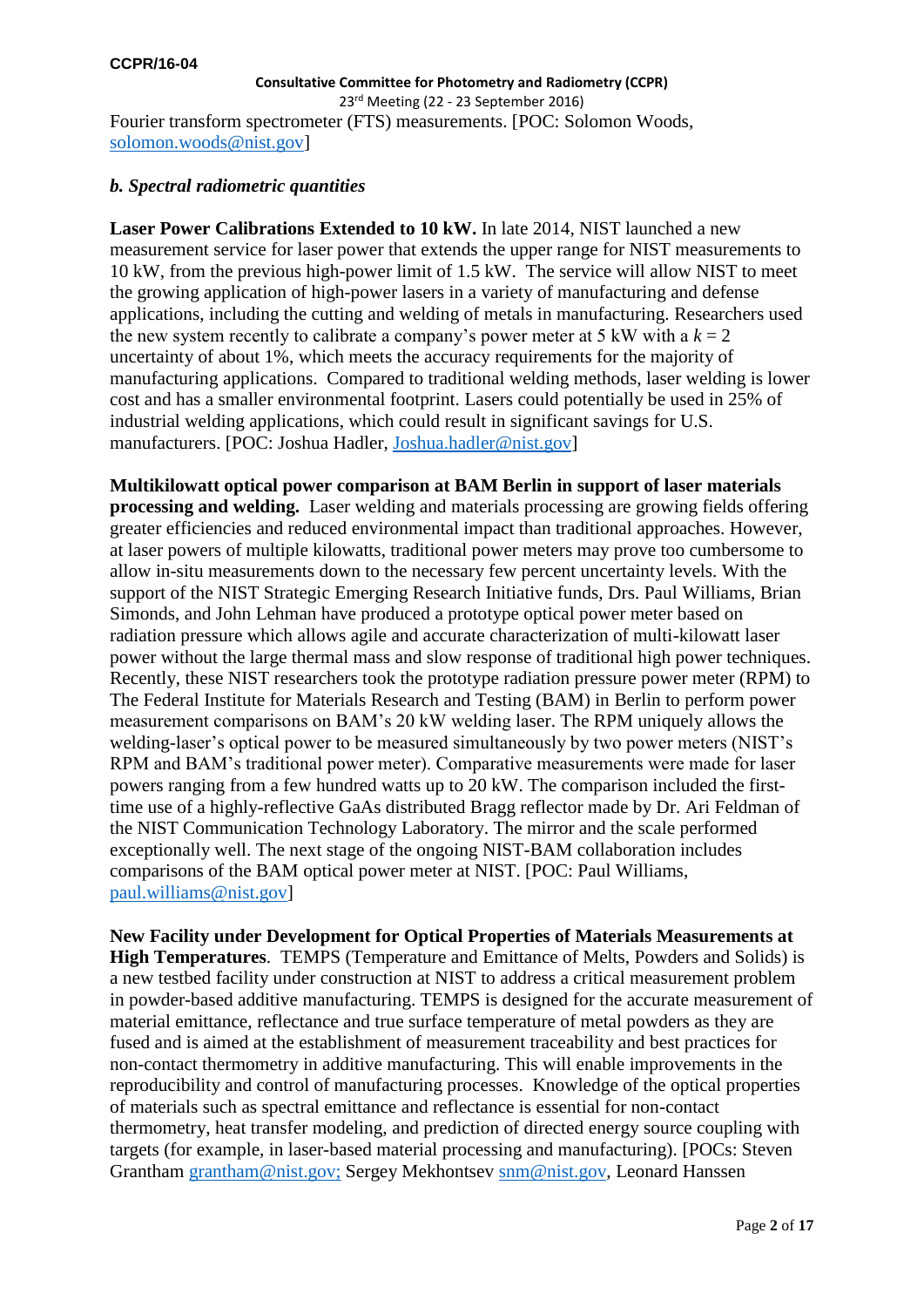### [hanssen@nist.gov.](mailto:hanssen@nist.gov)]

**Reflectance Factor Measurements (0°/45°) Extended into the Shortwave Infrared.** A capability to measure the  $0^{\circ}/45^{\circ}$  reflectance factor scale in the shortwave infrared (SWIR) from 1100 nm to 2500 nm has been realized for applications primarily in Earth remote sensing. The design, characterization, and the demonstration of a four-stage, extended indium-gallium-arsenide radiometer to perform reflectance measurements in the SWIR have been previously undertaken. This radiometer has now been incorporated into the national reference reflectometer called STARR for Spectral Tri-function Automated Reference Reflectometer. The measurements have been validated and an uncertainty budget has been established. The capability has been applied to the measurement from 250 nm to 2500 nm of three different diffuser materials, a ceramic made primarily of aluminum oxide and sintered and pressed polytetrafluoroethylene (PTFE). The 0°:45° spectral reflectance factors for these materials have been reported and compared to their respective 6°:diffuse spectral reflectance factors. All three materials exhibited reflectance properties considered desirable for reflectance standards, namely that the material is spectrally flat with high reflectance values. Choice of material for a reflectance standard then depends on factors such as cost, application, and environmental conditions. [Contacts: Catherine Cooksey, [cooksey@nist.gov;](mailto:cooksey@nist.gov) David Allen, david.allen@nist.gov; Benjamin Tsai, benjamin.tsai@nist.gov and Howard Yoon, [howard.yoon@nist.gov\]](mailto:howard.yoon@nist.gov)

**Advanced Electro-optical Measurements of Photovoltaic Devices.** NIST's PV characterization laboratory has been developed to measure the electrical performance and optoelectronic properties of solar cells and modules. This facility consists of a monochromator-based dual light source system, an LED-coupled integrating sphere source, a tabletop solar simulator with concentrator optics, a spectroradiometer calibration facility, an RF-based photoconductivity decay apparatus for charge carrier lifetime studies, and an LEDbased cell nonlinearity measurement setup based on a combinatorial flux addition method. The monochromator system along with the LED integrating sphere source is used to obtain the absolute irradiance-mode spectral responsivity of solar cells. This allows us to calibrate standard World Photovoltaic Scale (WPVS) reference solar cells for their short circuit current output under the standard reporting conditions. To-date, intercomparison measurements with a variety of national and international metrology laboratories have been performed, and agreements to within 1 % have been documented. The charge carrier lifetime facility uses a non-contact, non-destructive technique, coupled with monochromatic light sources, to determine the spectral dependence of the effective charge carrier lifetimes. [POC: Behrang Hamadani, [bh@nist.gov\]](mailto:bh@nist.gov)

**First International Comparison of Single Photon Detectors.** In December 2014, NIST Fellow Dr. Sae Woo Nam and Dr. Ingmar Mueller of the Physikalisch-Technische Bundesanstalt (PTB) performed the first international comparison of single photon detectors with the PTB Metrology Light Source (MLS). The MLS is a well-characterized synchrotron source traceable to the PTB cryogenic radiometer, the German primary standard for optical power measurements. In this comparison, the PTB MLS was used as a calibrated attenuated light source to bridge the gap from classical to the photon counting radiometry for the characterization of single photon detectors. An alternate NIST approach to calibrating single photon detectors has been previously demonstrated for NIST single photon detectors as well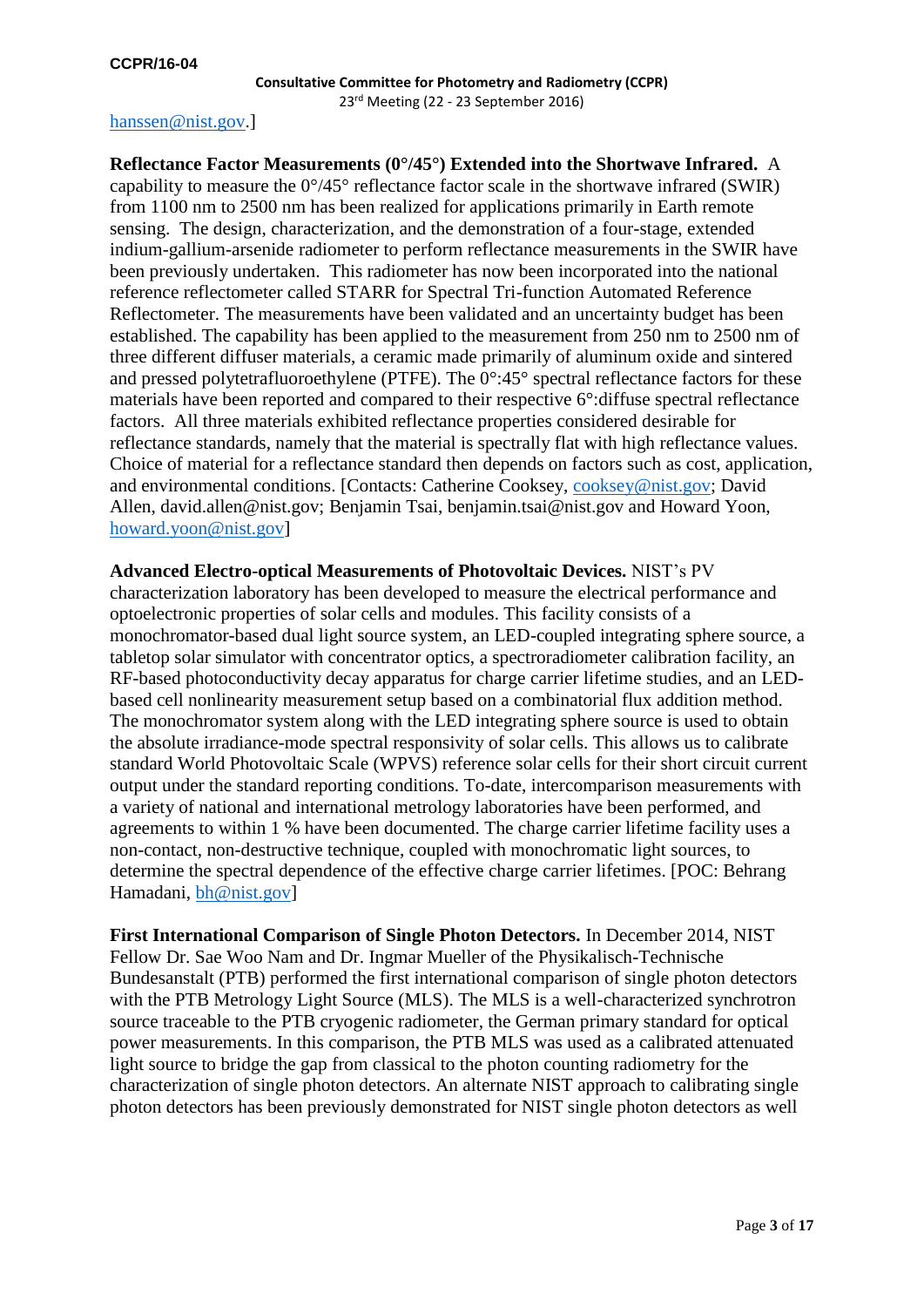-

#### **Consultative Committee for Photometry and Radiometry (CCPR)**

23rd Meeting (22 - 23 September 2016) as commercially manufactured single photon detectors.<sup>1</sup> In December 2014, the NIST calibration approach was demonstrated in the inaugural comparison of PTB and NIST single photon detectors. The NIST and PTB comparisons were undertaken in preparation for an upcoming BIPM pilot study now underway among NMIs on the detection efficiency of single photon detectors. [POC: Sae Woo Nam; [sawwoo.nam@nist.gov\]](mailto:sawwoo.nam@nist.gov)

**Pilot Study for the Calibration of Single Photon Detectors.** Following the first international comparison of single photon detectors with the Physikalisch-Technische Bundesanstalt (PTB) Metrology Light Source (MLS) discussed above, an international pilot study for the calibration of single photon detectors has begun. This pilot study involving a number of national metrology institutes (NMI) and a number of circulating detectors-undertest, will provide a snapshot of the current detector calibration capabilities of all participating NMIs in the single-photon regime. The study involves calibration of free-space and fibercoupled single-photon detectors. The free-space detector measurement conditions have been defined, although the mechanisms to tie the calibration to the SI are left up to the NMIs. The fiber-coupled detector measurement conditions are currently being discussed and developed. For this second round of comparisons, NIST is providing a fiber-coupled superconducting nanowire detector system, which has been built for this pilot study and can serve as a transfer standard detector system at NIST after the study is finished. The results of this pilot will be used to plan improvements in measurement capabilities and to develop best approaches for their dissemination. [POC: Thomas Gerrits, [thomas.gerrits@nist.gov\]](mailto:thomas.gerrits@nist.gov)

**Recent Applications of Transition Edge Sensors in Metrology and Fundamental Physics.**

Transition Edge Sensors (TES) are extraordinary detectors. Their capabilities to detect single photons with near unity efficiency and to resolve the number of photons with unprecedented accuracy put them in a class by themselves. Two recent results have taken advantage of these capabilities. The first result demonstrates an *in situ* calibration of an attenuator on the front of a TES, which enables an extension of the dynamic range of the detector beyond its already standout capability. This is a useful step in developing a high dynamic range measurement capability, important in calibrations spanning from the single photon to conventional radiometric regimes.

The second recent result used these detectors to make a landmark test of local realism, an issue raised by Einstein concerning what he perceived as a shortcoming of quantum mechanics.<sup>2</sup> Experimental tests local realism began over 40 years ago, but have always suffered from loopholes due to poor detection performance. Consequently, a definitive test of this aspect of quantum mechanics has been out of reach. It is only with the development of the TES detectors and another type of cryogenic detector, both developed by NIST Fellow Dr. Sae Woo Nam, that the definitive test was finally implemented in 2015. That test, led by Krister Shalm of NIST, demonstrated that the local realistic theory that Einstein hoped would ultimately provide a better description of nature than quantum mechanics has been ruled out. [POC: Sae Woo Nam, [saewoo.nam@nist.gov\]](mailto:saewoo.nam@nist.gov)

<sup>&</sup>lt;sup>1</sup> Note that NIST previously demonstrated agreement to 0.14%  $(k = 1)$  in an intercomparison between two absolute primary standard methods for the calibration of single-photon detectors. [S.V. Polyakov and A. L. Migdall, Optics Express 15, 1390-13407 (2007)].

<sup>2</sup> In a third application of a TES, [I.A. Burenkov and S.V. Polyakov, to be submitted to *Optics Express*], measured a faint light source with brightness of 0.03 photons/sec at an absolute uncertainty of 0.004 photons/sec, the best absolute uncertainty ever achieved. The authors' measurements demonstrate a new level in faint light source intensity measurement by providing better accuracy in a 100 times shorter measurement window than the Hubble Space Telescope extremely deep field data.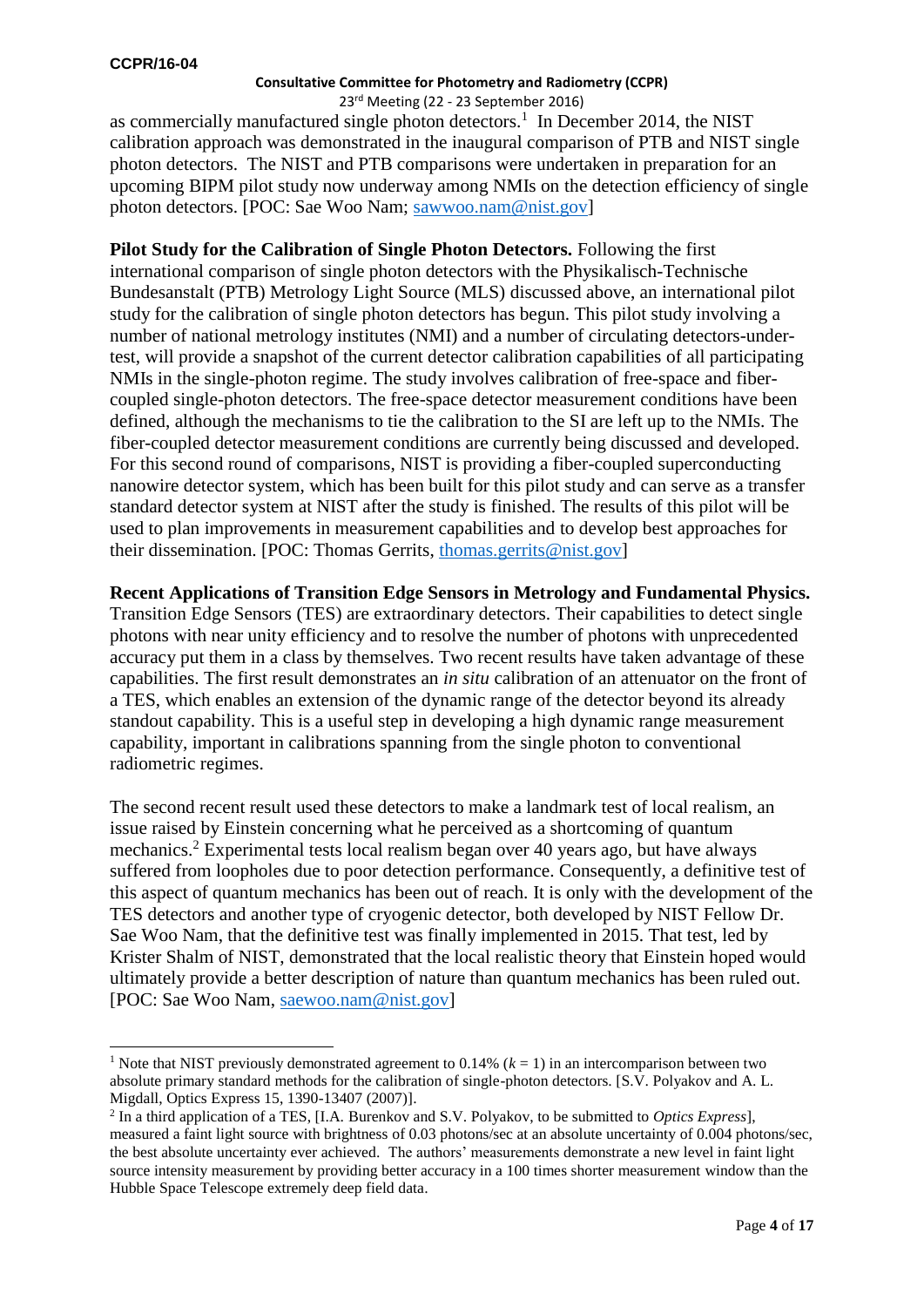**New Facility for the Calibration of Infrared Detectors Realized.** A new facility, called the NIST Infrared Spectral Comparator Facility (IR-SCF), has been developed for the calibration of infrared detectors and is being made available to customers through NIST Measurement Services. The IR-SCF facility extends present ultraviolet and visible calibration services, performed using UV-SCF and VIS-SCF, respectively, into the infrared to wavelengths as long as 25 micrometers. A wavelength of 25 micrometers corresponds to approximately 12 THz. The 25 micrometer limit is at the edge of the far-infrared region of the spectrum, defined as 25 micrometers to 300 micrometers by astronomers. This new detector calibration capability is made possible by implementation of a monochromator-based spectrally tunable radiation source and development of effective optical geometries to obtain a higher calibration accuracy with standard IR detectors. New low-noise pyroelectric detectors were specially developed for this application. [POC: George Eppeldauer, [george.eppeldauer@nist.gov;](mailto:george.eppeldauer@nist.gov) Vyacheslav Podobedov, [vyacheslav.podobedov@nist.gov\]](mailto:vyacheslav.podobedov@nist.gov)

**New Reference Instrument for the Diffuse Optical Properties of Materials.** Diffuse optical properties are critical parameters for understanding the interaction of light with tissues and other optically diffusive materials. NIST has developed a national reference instrument dedicated to the measurement of the diffuse optical properties of samples at room temperature. A double integrating sphere setup was implemented to measure the hemispherical reflectance and transmittance of solid and liquid samples. A custom modelbased analysis program has been developed to determine the optical coefficients with the associated uncertainties. For further details, see "Development of traceable measurement of the diffuse optical properties of solid reference standards for biomedical optics at National Institute of Standards and Technology," P. Lemaillet, J.P. Bouchard, D.W. Allen, *Applied Optics* **54** (19), 6118-6127. [POC: David Allen, [david.allen@nist.gov\]](mailto:david.allen@nist.gov)

### **New Beamline Installed on the NIST Synchrotron Ultraviolet Radiation Facility (SURF**

**III).** A new beamline has been installed on the NIST Synchrotron Ultraviolet Radiation Facility (SURF III). The new facility was designed to allow continuous radiometric and optical properties measurements from 4 nm to 400 nm, eliminating a previous measurement gap in photodetector calibrations between 92 nm and 116 nm. Continuous photodetector calibrations with uncertainties  $< 1$  % (compared to as high as 8 % previously) are possible. Reflectometry measurements previously limited to between 11 nm and 35 nm can now be performed over the full 3 nm to 400 nm range. The beamline was initially installed at Brookhaven National Laboratory and was moved to NIST following the shutdown of the vacuum ultraviolet (VUV) ring of the National Synchrotron Light Source (NSLS) . A technical description of X24C as it was installed at NSLS can be found at http://beamlines.ps.bnl.gov/beamline.aspx?blid=X24C. [POCs: Jack Rife, [jack.rife@nist.gov;](mailto:jack.rife@nist.gov) Edward Hagley, [edward.hagley@nist.gov;](mailto:edward.hagley@nist.gov) Alex Farrell, [alex.farrell@nist.gov;](mailto:alex.farrell@nist.gov) Robert Vest, [robert.vest@nist.gov\]](mailto:robert.vest@nist.gov)

## **Diffraction Corrections at the NIST Synchrotron Ultraviolet Radiation Facility (SURF**

**III).** A detailed theoretical and experimental study was undertaken of diffraction effects and approximations associated with the use of the standard Schwinger equation for synchrotron radiation on the radiometric measurements provided by Beamline 2 of the NIST Synchrotron Ultraviolet Radiation Facility (SURF III). Beamline 2 was specifically designed to calibrate space-based instruments that measure the Sun, using the Schwinger equation together with knowledge of the electron energy, beam current, and beam radius and various geometric factors to provide the absolute magnitude of the incident flux on the radiometer under calibration. The nearly 18 m distance between the electron storage ring tangent point and the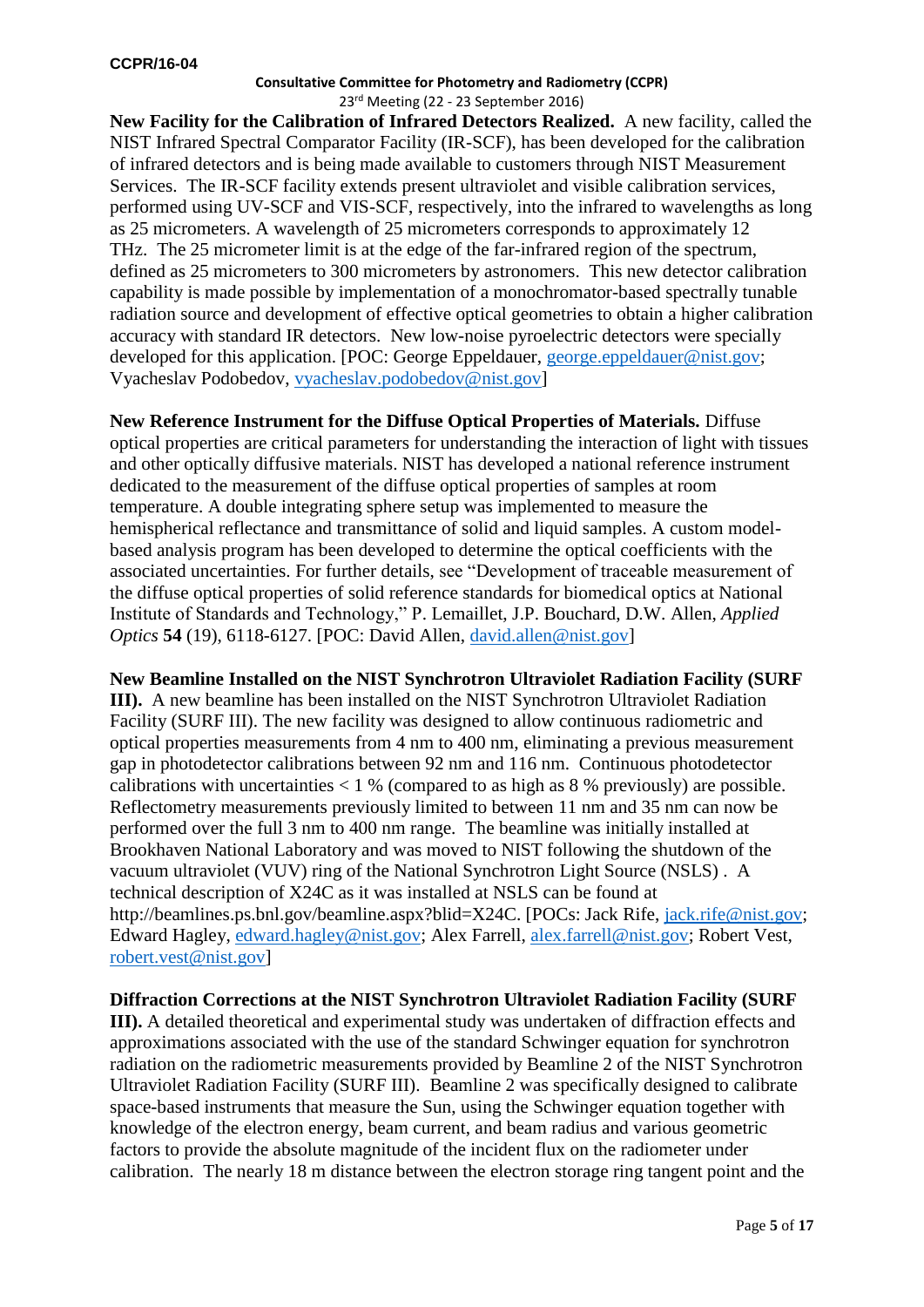#### 23rd Meeting (22 - 23 September 2016)

measurement location together with the multiple apertures along the optical pathlength suggest that diffraction effects could play a significant role on Beamline 2 measurements. The present study led to a more exact theoretical formulation for the absolute flux emitted by SURF III at a function of wavelength, angle, and tangent point-radiometer distance, that explicitly incorporates the radiofrequency fuzz applied to the electron bunches to improve beam lifetime and reduce amplitude noise on the radiation, and its validation against measurement. Diffraction effects were determined to be a significant, even in the ultraviolet, increasing the magnitude of the incident radiation at the radiometer aperture by approximately 1 % at 334 nm. [POC: Eric Shirley, [eric.shirley@nist.gov\]](mailto:eric.shirley@nist.gov)

## **Intense laser-driven plasma light sources improve optical radiation measurement**

**services.** Inexpensive ultraviolet radiation sources based on laser-driven plasmas provide intense levels of broadband ultraviolet radiation from 200 nm to 450 nm and beyond, without the high-voltage hazards of laboratory-built argon arc sources. A laser-driven plasma source when combined with a supercontinuum fiber-laser source, can furnish continuous optical radiation over the full reflected solar band (200 nm in the ultraviolet to 2400 nm in the infrared), critical for the calibration and characterization of materials and sensors important in Earth remote sensing for climate research, weather forecasting, and land-use studies. A laserdriven plasma source was successfully demonstrated for precision optical radiation measurement in the Sensor Science Division Ultraviolet Spectral Comparator Facility (SCF) used to calibrate ultraviolet radiation detectors. More recently, a laser-driven plasma source was incorporated into the Division's Robotic Optical Scattering Instrument (ROSI) used in the measurement of the reflectance of materials and standards as a function of sample illumination and viewing angles, and in the Division's Reference Transmittance Facility, used for measurement of various neutral density and spectral filters. The laser driven plasma source is coupled with a monochromator to provide a spectrally tunable ultraviolet light source. The laser-driven plasma source with monochromator provides tens to hundreds of times the output power of a traditional lamp-monochromator light source in the ultraviolet wavelength range. Together, the laser driven plasma source and supercontinuum source provide tunable optical radiation from 200 nm to 2400 nm for goniometric reflectance and transmittance measurements, with fluxes ranging from 10's of microwatts in the UV to 2 milliwatts in the infrared. The high source power will enable reflectance measurements over a wider range of geometries and for lower reflectance samples than currently performed and increase the dynamic range and lower the uncertainty for measurements of neutral density filters below 400 nm. [POCs: Heather Patrick, heather.patrick@nist.gov; Clarence Zarobila, [clarence.zarobila@nist.gov;](mailto:clarence.zarobila@nist.gov) Catherine Cooksey, catherine.cooksey@nist.gov]

**Wide-Field-of-View Fisheye Camera Advances the Application of Integrating Spheres in Photometry & Radiometry.** Integrating spheres are widely used in radiometry and photometry to make optical radiation measurements. Integrating spheres are hollow spheres that are coated on the inside with a highly reflective, highly scattering material such as barium sulfate, and have one or more apertures for coupling light into or out of the sphere. A properly designed integrating sphere when illuminated by the light from a lamp or a laser will provide a spatially uniform source of light at its exit apertures due to the many reflections that the light undergoes before it exits the sphere. This uniform source of light can be used to calibrate radiometers and photometers. The installation of an inward-looking, wide-field-ofview fisheye camera into the wall of the sphere, provides a new approach to measure the nonuniformity of the integrating sphere, an often dominant source of uncertainty for many optical radiation measurements. The camera installation also allowed the demonstration of a new approach to measure the absolute angular intensity distribution of the light source, an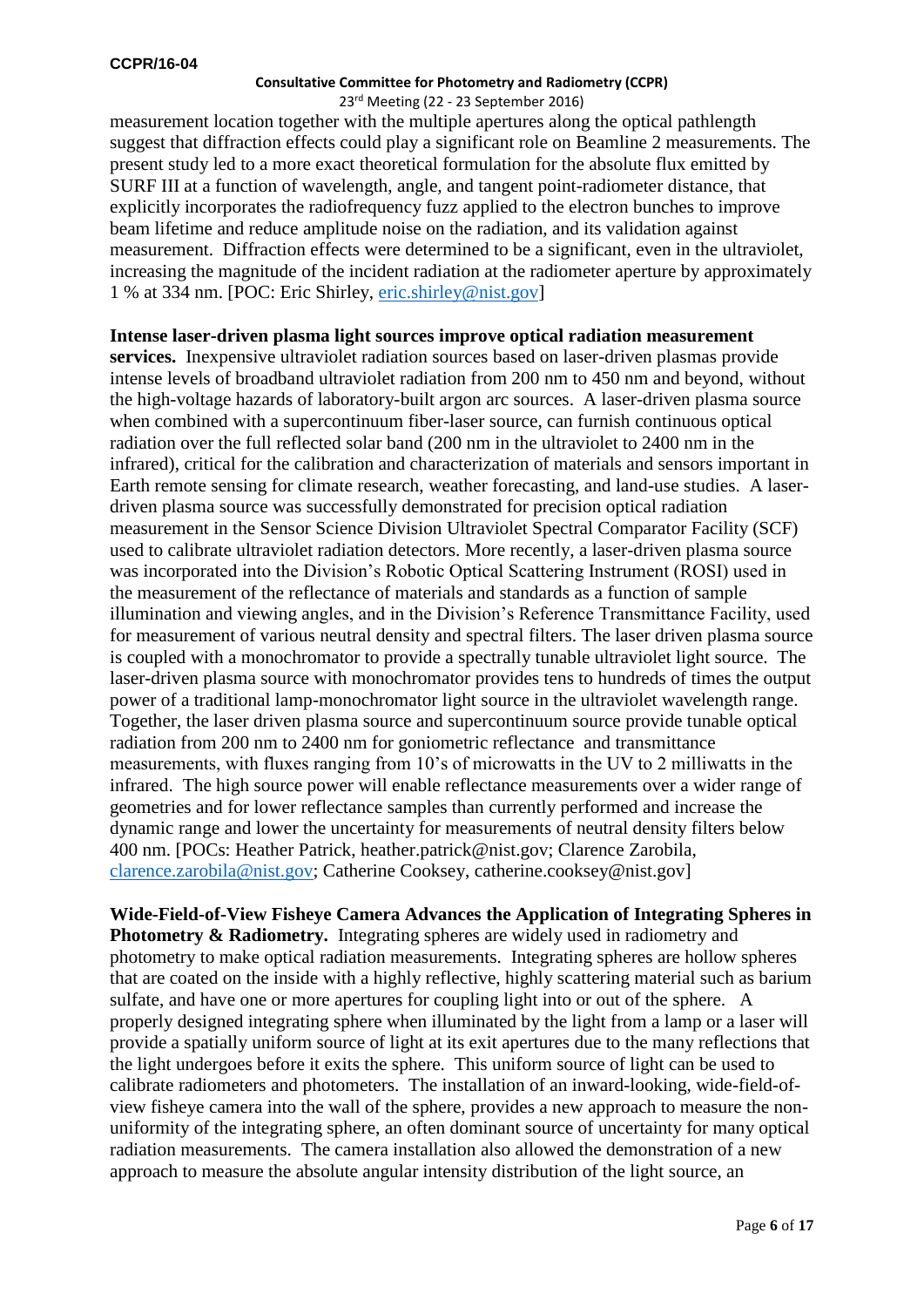23rd Meeting (22 - 23 September 2016)

important measurement in photometry, particularly for solid-state lighting components. [POC: Yuqin Zong, [yuqin.zong@nist.gov,](mailto:yuqin.zong@nist.gov) x2332]

**High Accuracy Refractometer Extended to Wavelengths in the Mid-Infrared.** The NIST UV/vis refractometer facility has been upgraded to enable high-accuracy index measurements for wavelengths out to  $15 \mu m$ . The diffraction-limited, minimum-deviation-angle design enables index measurements with an absolute accuracy of < 0.0001% in the UV, scaling to about 0.005% at 15 um, at transmitting wavelengths of materials of sufficient size and quality. Measurements of optical materials at this accuracy are required for the latestgeneration design of precision optical systems ranging from semiconductor lithography tools in the deep UV to satellite-based infrared telescopes. A database of the UV-IR indices of the most important optical materials, at higher-accuracy than previously available, is being developed and publicly disseminated. Measurements of customer materials with appropriate geometry can be made at these accuracies, depending on the material quality, through NIST measurements services. [Contact: John Burnett [john.burnett@nist.gov.](mailto:john.burnett@nist.gov)]

**New Facility for Spectral Radiance and Radiation Thermometry Calibrations.** A new facility for calibrating spectral radiance sources and radiation thermometers has been nearly completed at NIST. This facility consists of a double prism-grating monochromator with photomultiplier tube, Si and extended InGaAs detectors for spectral radiance measurements from 200 nm to 2500 nm with a variable-temperature blackbody standard whose temperature can be varied from 800 K to 3200 K. Two NIST-designed, detector-based radiation thermometers with multiple, spectral filters are used to determine thermodynamic temperatures of the variable-temperature blackbody. Integrating sphere sources and other radiance standards are calibrated using the blackbody with measured temperatures. The radiation thermometers can also be calibrated using fixed-point cells which are placed inside the blackbody which is then used as a furnace for operating fixed-point cells. The spectroradiometer and radiation thermometers are mounted on an optical table with a total length of travel of 6 m using open-faced linear motors and absolute linear encoders for determining positions to an uncertainty of 2.5 µm over the entire length of travel. [POCs: Howard Yoon [howard.yoon@nist.gov,](mailto:howard.yoon@nist.gov) Charles Gibson [Charles.gibson@nist.gov\]](mailto:Charles.gibson@nist.gov)

**International comparison of THz laser power measurements.** The first international comparison of THz laser power measurements took place at the Physikalisch-Technische Bundesanstalt (PTB). Dr. Andreas Steiger of PTB-Berlin hosted the comparison with visiting scientists Dr. John Lehman of the National Institute of Standards and Technology (NIST) and Drs. Yuqiang Deng and Qing Sun from the National Institute of Metrology (NIM) of China. The measurement results from each participant agreed very well with the reference value and to each other within the stated uncertainties. Unlike earlier comparisons, this one was undertaken in a relatively short period. Organized in a new manner, the participants met in Berlin to compare their standards at one place at one time. The measurement infrastructure such as the laser source and other instrumentation provided by PTB were critical to meeting the proposed schedule. Measurements of THz power are important for a variety of technical areas including climate science, security, medicine, communications and manufacturing. This milestone will greatly benefit commercial development of instrumentation and sensors for remote sensing, THz imaging, high-speed telecommunications and time-domain spectroscopy. [POC: John Lehman, [john.lehman@nist.gov\]](mailto:john.lehman@nist.gov)

### *(c) photometric quantities*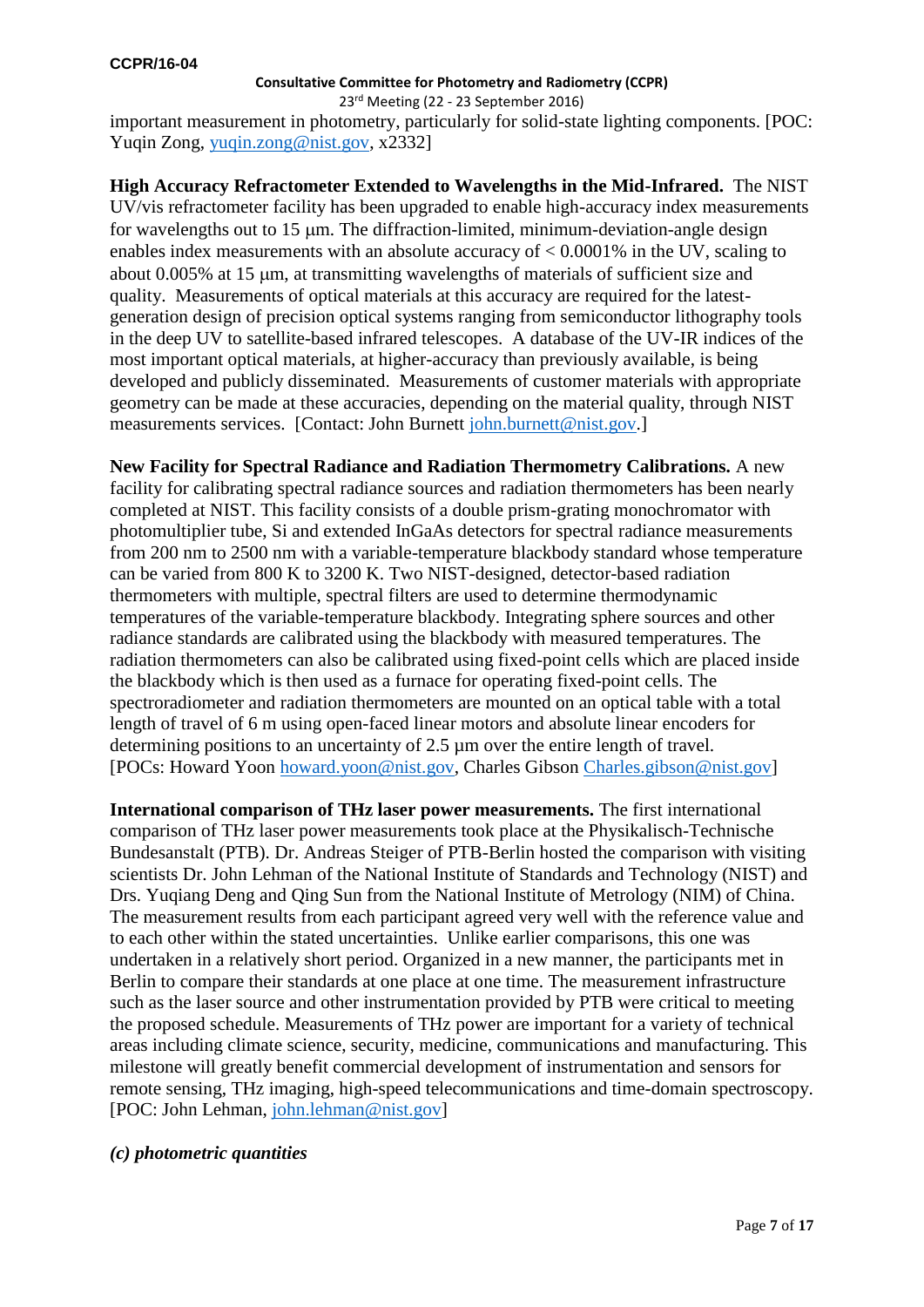**NIST photometry bench being upgraded.** NIST has a photometry bench that has been used for over 25 years to perform calibrations for absolute outputs of light sources and to quantify the responses of various photometers and detectors. Increased demand for calibration services and for lower uncertainties has motivated NIST to build a new, improved photometry bench. The new bench is halfway through its development. The bench follows the shape of an H where one side is a stage that will move various sources including lamps, sphere sources, and flashing light sources into the optical axis. The opposite side is a stage that will move various detectors (illuminance meters and luminance meters among others) into the optical axis. The detector stage will have the ability to move along a supporting rail system automatically. It is anticipated that the improvements in the bench will allow NIST to implement a SI candela scale with an expanded uncertainty of 0.25 % (*k* = 2). [POC: Cameron Miller, [c.miller@nist.gov;](mailto:c.miller@nist.gov) Yuqin Zong, [yuqin.zong@nist.gov;](mailto:yuqin.zong@nist.gov) Maria Nadal, maria.nadal@nist.gov; John Curry, [john.curry@nist.gov\]](mailto:john.curry@nist.gov)

### *2. What other work has taken place in your laboratory in scientific or technological areas relevant to the CCPR?*

**Measurement Assurance Program (MAP) Assesses industry's Ability to Measure the Performance of Solid-State Lighting Products.** NIST in partnership with the Department of Energy and the Environmental Protection Agency Energy Star program developed a MAP in solid state lighting measurements to advance national and international capabilities for the testing of solid-state lighting products in support of the rapid growth in commerce in this area, driven by energy efficiency gains, long product lifetimes, and decreasing product costs. The first version of the MAP program in this area was made available from January 2010 to December 2014, and included 118 labs distributed as follows: US (49), China (45), Taiwan (9), Korea (4), Canada (3), and one each from The Netherlands, Brazil, Singapore, India, Malaysia, Hungary, Italy, and Germany. The MAP used a set of solid-state lighting products to test laboratory capabilities to perform the series of photometric and electrical measurements described in the Illuminating Engineering Society (IES) standard LM-79-08, "Approved Method: Electrical and Photometric Measurements of Solid-State Lighting Products," developed under NIST technical leadership. A report on the results from this study, accepted on May 12, 2016 for publication in the IES journal LEUKOS, demonstrates that labs generally agree within  $\pm 4\%$  (k = 2) on measurements for total luminous flux and luminous efficacy, with the latter number being a critical measure of the energy efficiency of a product. Larger discrepancies were seen in some of the accompanying electrical measurements, with the specific causes still being studied. With the first solid-state lighting MAP program now completed, the Sensor Science Division started a second such program using a new set of artifacts to more accurately represent products now being offered in the rapidly advancing solid-state lighting market. [POCs: Maria Nadal, [maria.nadal@nist.gov;](mailto:maria.nadal@nist.gov) Benjamin Tsai, [benjamin.tsai@nist.gov\]](mailto:benjamin.tsai@nist.gov)

**NIST develops an in-house capability to grow vertically aligned carbon nanotubes for radiometry applications.** Vertically aligned carbon nanotubes (VACNTs) are one of the blackest substances available. They are a key technology for radiometry applications that rely on conversion of light to heat for precise radiometric power and energy measurements. As part of an effort to develop new radiometric standards for visible laser power measurements, Nathan Tomlin and Chris Yung along with Mark Keller have recently demonstrated in-house growth of VACNTs. When this process is fully developed, NIST will have the capability to manufacture micro-fabricated laser radiometers completely in-house. In-house development of next generation radiometric standards will be accelerated from months to days, providing new opportunities for NIST for collaboration with the radiometric standards community, and enable research into the applicability of VACNTs for standards over a wide range of power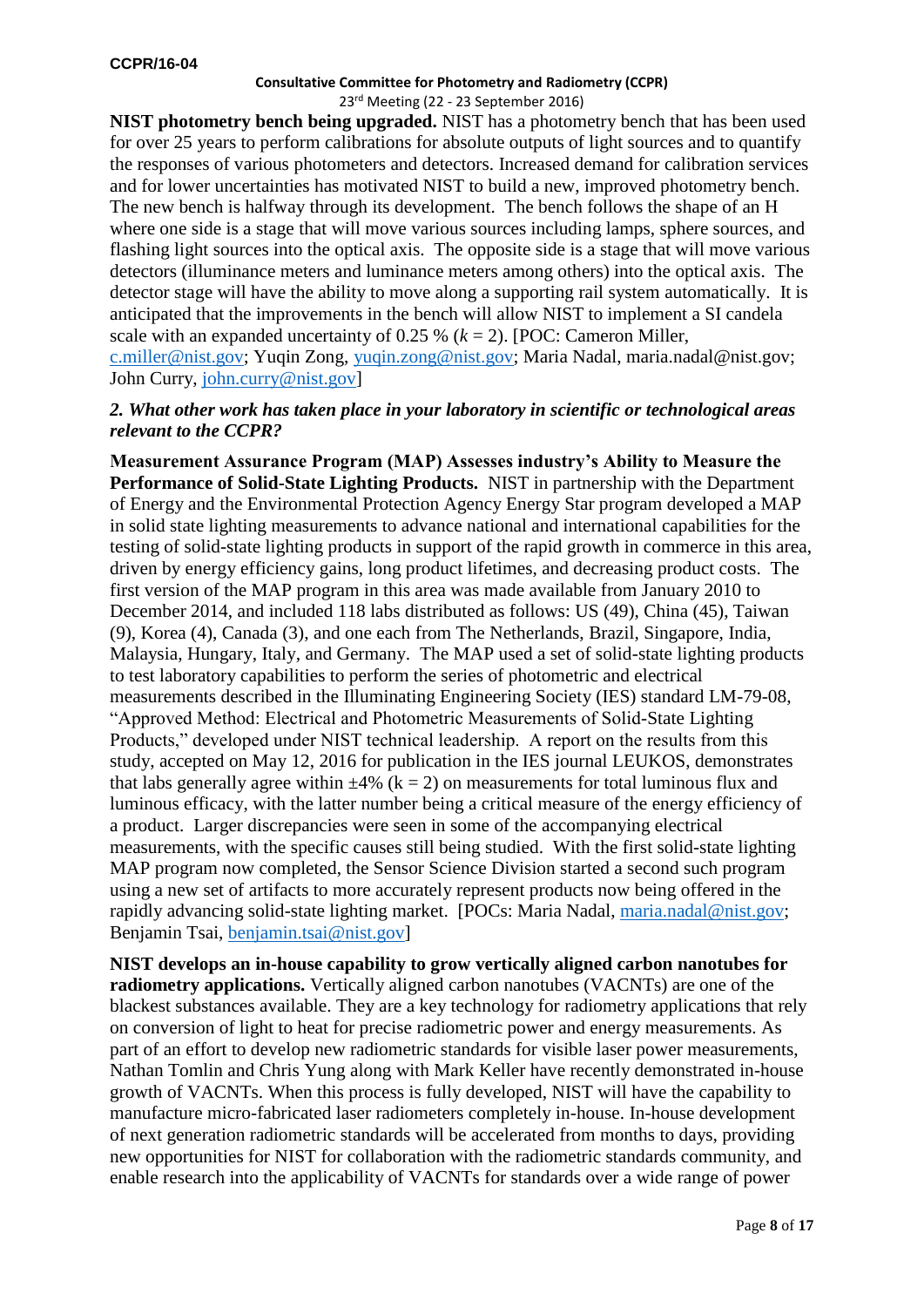23rd Meeting (22 - 23 September 2016) and wavelength, as well as harsh environments such as space. (POC: Michelle Stephens; [michelle.stephens@nist.gov\]](mailto:michelle.stephens@nist.gov)

**SIRCUS Study of Virus Deactivation by Ultraviolet (UV) Radiation Published.** UV radiation is increasingly being used to deactivate pathogens during water treatment, in large part because it reduces the amount of chemicals required during the treatment process. Commercial opportunities in this area have led to significant industry innovation in UV lamp technology, including lamps with different spectral outputs in the UV. In an effort to better understand the wavelength dependence of the UV deactivation of pathogens, the University of Colorado, Tetra Tech, and the Water Research Foundation (WRF) entered into a collaboration with NIST to use the NIST Traveling-SIRCUS capability to measure the wavelength dependent dosages of UV radiation required for the deactivation of pathogens. In the present investigation the virus MS2 was chosen. This virus has an RNA-based genome and is used as a model for cryptosporidium and adenovirus. The effort required deploying Traveling SIRCUS to Tetra Tech in Vermont to expose the MS2 phage virus to accurate dosages of UV radiation between 210 nm and 290 nm. The measurements revealed that the primary deactivation method was RNA damage and that for a fixed dosage level the shortest wavelength used (210 nm) was generally the most effective, with approximately an order of magnitude difference between 290 nm and 210 nm. For further details see S.E. Beck et al., "Comparison of UV-Induced Inactivation and RNA Damage in MS2 Phage across the Germicidal UV Spectrum," *Applied and Environmental Microbiology* **82**, 1468 (2016). [POC: Tom Larason, [thomas.larason@nist.gov\]](mailto:thomas.larason@nist.gov)

**Laser-Based Manufacturing of Photovoltaic Cells.** The Laser Radiometry Project in Quantum Electronics and Photonics Division, in collaboration with researchers from the University of New South Wales (Sydney, Australia), has demonstrated three processes that should improve the cost and efficiency of mass-manufactured photovoltaic (PV) cells. The collaboration leveraged the lasers available in NIST's laboratories with the material fabrication and analysis capabilities of the university. The first process involves using laser heating to crystalize amorphous silicon substrates. Amorphous silicon is a less expensive material from which PV cells can be made, as compared to crystalized silicon, but which produces cells of lower efficiency. The researchers demonstrated liquid-phase crystallization of thin-film silicon on glass, a technology that could eliminate several costly production steps. The second process involves using lasers to produce deep dopant diffusion in the crystalline silicon in a matter of seconds, a process that currently takes hours in industry. Finally, pulsed and continuous wave (CW) lasers were used to develop next-generation quantum dot-based solar cell technology, which promise much higher efficiency than current technologies. The fast heating and cooling rates  $(> 1010 \text{ K/s})$  involved with pulsed laser excitation enable material modification unattainable by other means. This fact was exploited to improve dopant activation, which is a current technological barrier. CW laser processing was also investigated for rapid nucleation of quantum dot films, giving researchers greater control over the process, as well as achieving nucleation in seconds as opposed to hours. [POC: Brian Simonds, [brian.simonds@nist.gov\]](mailto:brian.simonds@nist.gov)

**A simple, robust design for an optical frequency comb described.** A recent invited publication serves as a tutorial for building a robust optical frequency comb from low-cost commercially available components [L. C. Sinclair, J.-D. Deschênes, L. Sonderhouse, W. C. Swann, I. H. Khader, E. Baumann, N. R. Newbury, and I. Coddington, "A compact optically coherent fiber frequency comb," *Rev. Sci. Instrum.* **86**, 081301 (2015).] A frequency comb is the optical spectrum formed by an ideal regular train of optical pulses and comprises a series of repeating, equally spaced spectral lines. Applications that can benefit from a compact, robust comb include 1) precision spectroscopy of greenhouse gas concentrations in real world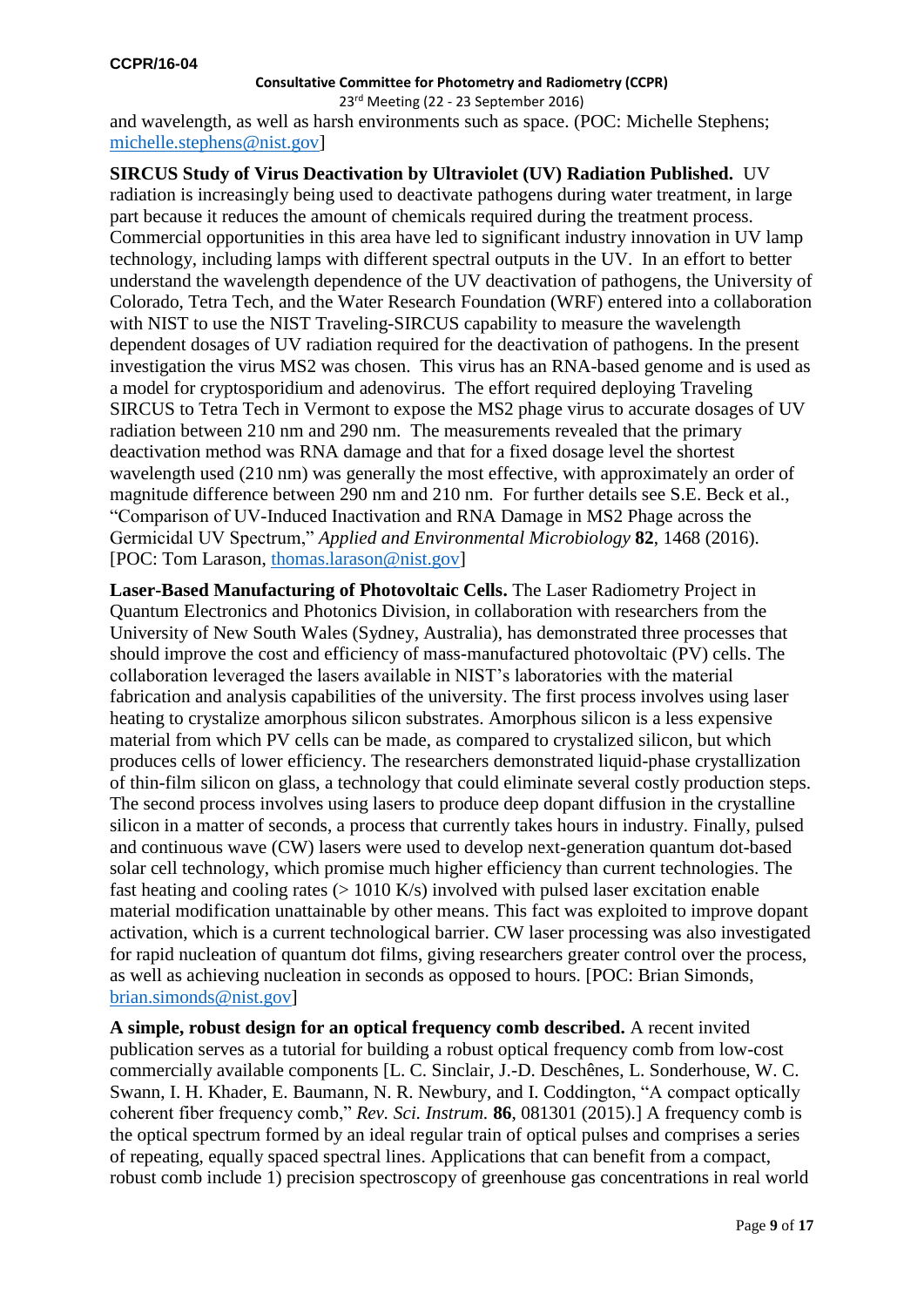## 23rd Meeting (22 - 23 September 2016)

environments as well as manufacturing settings, 2) sub-fs level timing synchronization of timing/navigation networks, 3) calibrated 3D imaging in noisy manufacturing environments using comb sources for laser radar, and 4) broadband optical calibration sources for astronomical telescopes. The NIST article describes the design, fabrication, and performance of a laptop-sized frequency comb that can operate outside of a laboratory environment. The goal of the article is to enable other research groups in the world to build their own highperformance frequency combs and explore additional applications of this versatile laser tool. [POC: Laura Sinclair; [laura.sinclair@nist.gov\]](mailto:laura.sinclair@nist.gov)

**NIST continues to supports the radiometric calibration of U.S. weather/climate satellite sensors.** NIST provided calibration support for the infrared and optical sensors for several satellite missions from the infrared through the ultraviolet, including for space weather applications. Efforts included collaboration with instrument teams for the Joint Polar Satellite System (JPSS), Geostationary Operational Environmental Satellite - R Series (GOES-R), and the Orbiting Carbon Observatory (OCO). The Deep Space Climate Observatory (DSCOVR) launched on Feb. 11, 2015, included the NIST Advanced Radiometer (NISTAR), a threechannel radiometer for quantifying the infrared and optical radiation balance for climate science studies. NIST also continues to support satellite ocean color measurements through the continued calibration and characterization of the Marine Optical Buoy located off the coast of Hawaii. [POCs: Steven Brown, [steven.brown@nist.gov;](mailto:steven.brown@nist.gov) Mitch Furst, [mitch.furst@nist.gov;](mailto:mitch.furst@nist.gov) Carol Johnson, [carol.johnson@nist.gov;](mailto:carol.johnson@nist.gov) Stephen Maxwell, [stephen.maxwell@nist.gov;](mailto:stephen.maxwell@nist.gov) Joseph Rice, [joseph.rice@nist.gov;](mailto:joseph.rice@nist.gov) John Woodward, [john.woodward@nist.gov\]](mailto:john.woodward@nist.gov)

*3. What work in PR has been/will be terminated in your laboratory, if any, in the past /future few years? Please provide the name of the institution if it has been/will be substituted by a DI or accredited laboratory.*

N/A

# *4. What are present, new or emerging needs of users of your services that are not being supported sufficiently by current CCPR activities or initiatives? In the light of this information please suggest desirable changes in the future working program of the CCPR.*

**Accurate Measurements in Complex Environments.** Customers/stakeholders of NIST Measurement Services are not seeking calibrations/standards with lower uncertainties, but rather desire low-cost standards/calibrations that allow accurate photometric or radiometric measurement in a complex or non-pristine environment: space/aerospace (satellites, CubeSats, UAVs), ocean (optical buoys), factory (laser welding, additive manufacturing, process monitoring), astronomical facility, clinic/operating room, surface monitoring stations, etc. [Needed: International comparisons that represent more closely how NMI calibrations/standards are actually delivered to the customers and how the customers actually use these standards.]

**Measurement Capabilities beyond the Visible & Near Infrared.** Customers and other stakeholders are also interested in expanded availability of calibrations/standards at wavelength regions outside of the near-infrared and visible region for applications such as materials processing and sterilization using UV LEDs and THz and thermal imaging and spectroscopy. [Needed: International comparisons that emphasize spectral windows outside the near-infrared and visible]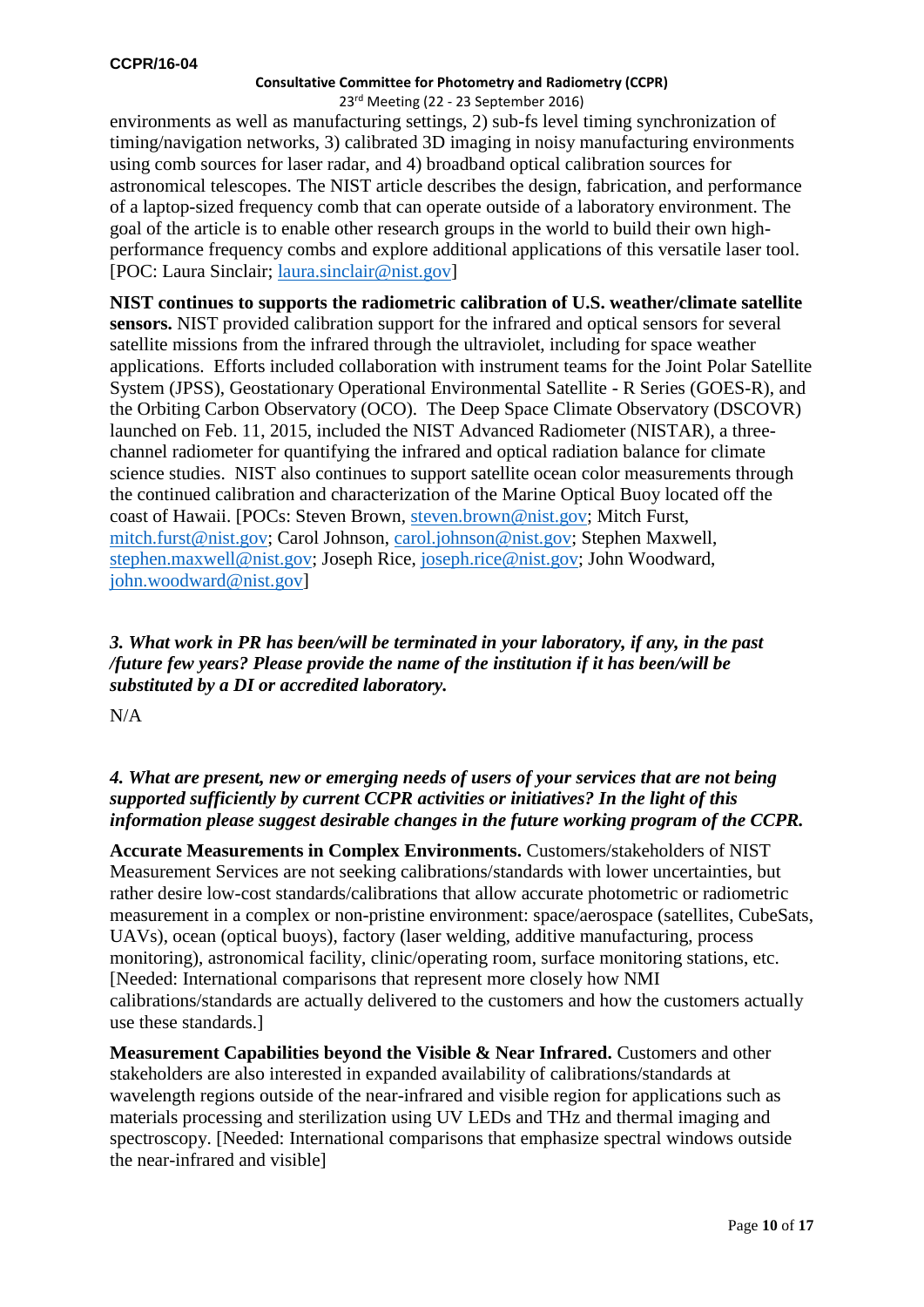**Standardized Atmospheric Models with Validated Uncertainties.** The provision of radiometric standards/calibrations, particularly in the infrared/far infrared/THz, are complicated by changes in atmospheric composition (water vapor and aerosols) or atmospheric pathlength between calibration and application. Improved and standardized tools to aid accurate, traceable atmospheric corrections to radiometric measurements are desired. [Needed: Robust tests and comparisons of atmospheric models, particularly against high quality measurements, for a variety of scenarios appropriate to CCPR stakeholders would be useful.]

**Calibration Services and Standards for Low-Cost Imaging Systems Deployed on CubeSats and UAVs.** Miniature satellites and unmanned air vehicles potentially offer government, non-government organizations, and industry low-cost tools to develop a variety of data products to support environment monitoring, land usage, emissions monitoring, water security and usage, urban development, national and regional security, etc. The data products have the potential to be the foundation for numerous local, national, regional, and international decisions with major environmental and financial impacts. Radiometric calibration and standards tools are needed to establish the traceability and comparability of the measurements being provided by the various low-cost and compact radiometric sensors (thermal infrared, hyperspectral, chemical spectroscopy, etc.) that are being deployed and will be deployed on these platforms. These calibrations and standards need to be a fraction of the cost of the sensors. [Needed: Low cost calibrations and stability monitoring tools that can be incorporated into sensors during manufacture. CCPR could aid such innovation through the development of procedures and comparisons among laboratories of low-end hyperspectral imager calibrations and stability monitoring methods.]

**Reference Data and Reference Materials to Facilitate the Sourcing and Specification of Optical Materials within the International Supply Chain.** Optical instrument manufacturers are challenged by the variable quality of the UV/optical/infrared materials and components sourced within the international supply chain. High quality reference data (index of refraction, transmittance, reflectance, nonlinear optical coefficients, scatter) and standard reference materials are required to improve and validate the specifications of UV/optical/infrared materials throughout the international supply chain. [CCPR can promote the development of high quality data on UV/optical/infrared materials and encourage the development through measurement comparisons of high quality infrared index of refraction measurements.]

**Improved Optical Properties of Materials Measurements to Support Laser-Based Advanced Manufacturing.** The increasing use of high-power lasers in advanced manufacturing for the cutting and welding of materials and for the additive manufacture of parts requires high-quality optical properties of materials data on materials at high temperature, in the molten state, and as powders. Such data would facilitate the development and improvement of processes and process monitoring tools. Also needed are traceable measurements of laser optical power, laser beam mode quality, and irradiances at high laser intensities. [CCPR should lead the development of intercomparisons of materials optical properties at high temperatures, including the molten state, and high intensity laser measurements].

## *5. What priorities do you suggest for new research and development programmes at NMIs in the area of Photometry and Radiometry?*

See the items identified in section 4 above.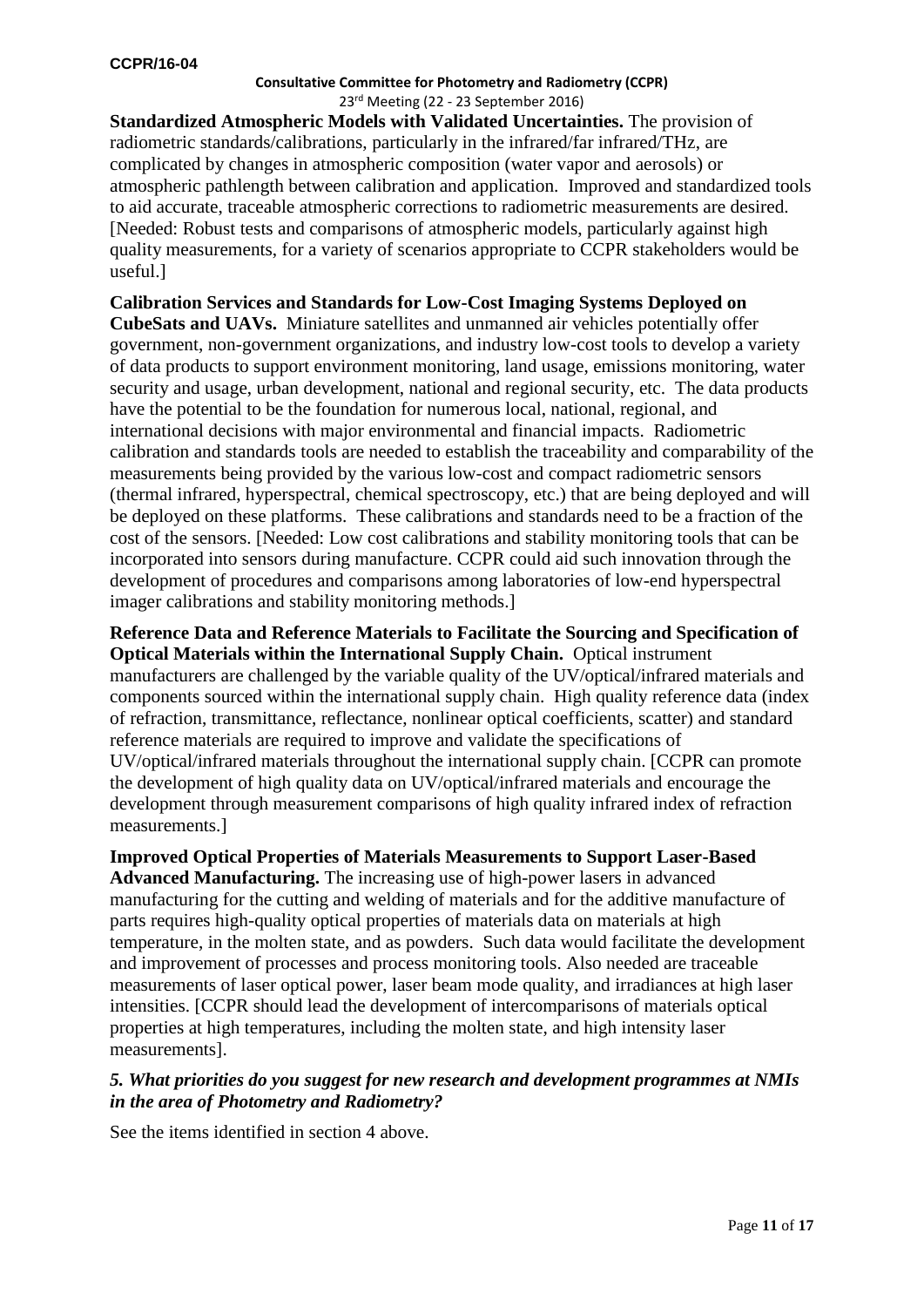## *6. Are there any research projects where you might be looking for collaborators from other NMIs or are there studies that might be suitable for collaboration or coordination between NMIs?*

NIST is actively working with PTB, NRC, and NPL to undertake an international comparison of single photon detector efficiency.

# *7. Have you got any other information to place before the CCPR in advance of its next meeting?*

NIST will be hosting the Single Photon Workshop in summer 2017 on the University of Colorado at Boulder campus. Invitations will be forthcoming. For information about the workshop or to get on the mailing list contact Dr. Thomas Gerrits (thomas gerrits@nist.gov). NIST will also be hosting a workshop on laser-based manufacturing in July 2017 at the NIST Boulder campus. For more information about the workshop contact Dr. John Lehman [\(john.lehman@nist.gov\)](mailto:john.lehman@nist.gov).

## *8. Bibliography of radiometry and photometry papers of your laboratory since the last CCPR (September 2014)?*

Note : List below is from the NIST publication database, and the first author listed (NIST researcher) is not necessarily the first author of the publication.

C. E. Cramer, *"Workshop on Lunar Calibration for Remote Sensing"* Journal of Research of the National Institute of Standards and Technology, Vol. 121, pp. 367-371, (11-Jul-2016) (PubID: 920016) - (ERB Control #: G2016-0354)

 J. J. Curry, Z. H. Levine, *"Continuous-feed optical sorting of aerosol particles"* Optics Express, Vol. 24, 24 pp., (15-Jun-2016) (PubID: 919787) - (ERB Control #: G2016-0170)

 N. S. Faradzhev, S. B. Hill, *"EUV-induced oxidation of carbon on TiO2"* Surface Science, Vol. 652, pp. 200-205, (25-Mar-2016) (PubID: 919871) - (ERB Control #: G2016-0242)

P. Lemaillet, C. C. Cooksey, Z. H. Levine, A. L. Pintar, J. Hwang, D. W. Allen, *"National Institute of Standards and Technology measurement service of the optical properties of biomedical phantoms: Current status"* Proceedings of SPIE, Vol. 9700, (24-Mar-2016) (PubID: 920498) - (ERB Control #: G2016-0731)

 S. E. Beck, R. A. Rodriguez, K. G. Linden, T. M. Hargy, T. C. Larason, M. A. Hawkins, *"Comparison of UV-Induced Inactivation and RNA Damage in MS2 Phage across the Germicidal UV Spectrum"* Applied and Environmental Microbiology, Vol. 82, No. 5, pp. 1468-1474, (11-Mar-2016) (PubID: 919167) - (ERB Control #: G2015-1441)

 S. W. Brown, K. R. Lykke, R. A. Barnes, B. Guenther, J. J. Butler, T. Schwarting, D. Moyer, F. DeLuccia, C. Moeller, *"Comparison of two methodologies for calibrating satellite instruments in the visible and near-infrared"* Applied Optics, Vol. 54, pp. 10376-10396, (10-Dec-2015) (PubID: 918209) - (ERB Control #: G2015-0669)

 C. S. Tarrio, R. F. Berg, T. B. Lucatorto, B. Lairson, H. Lopez, T. Ayers, *"Thermally stable thin-film filters for high-power extreme-ultraviolet applications"* Review of Scientific Instruments, Vol. 86, 3 pp., (12-Nov-2015) (PubID: 919314) - (ERB Control #: G2015-1567)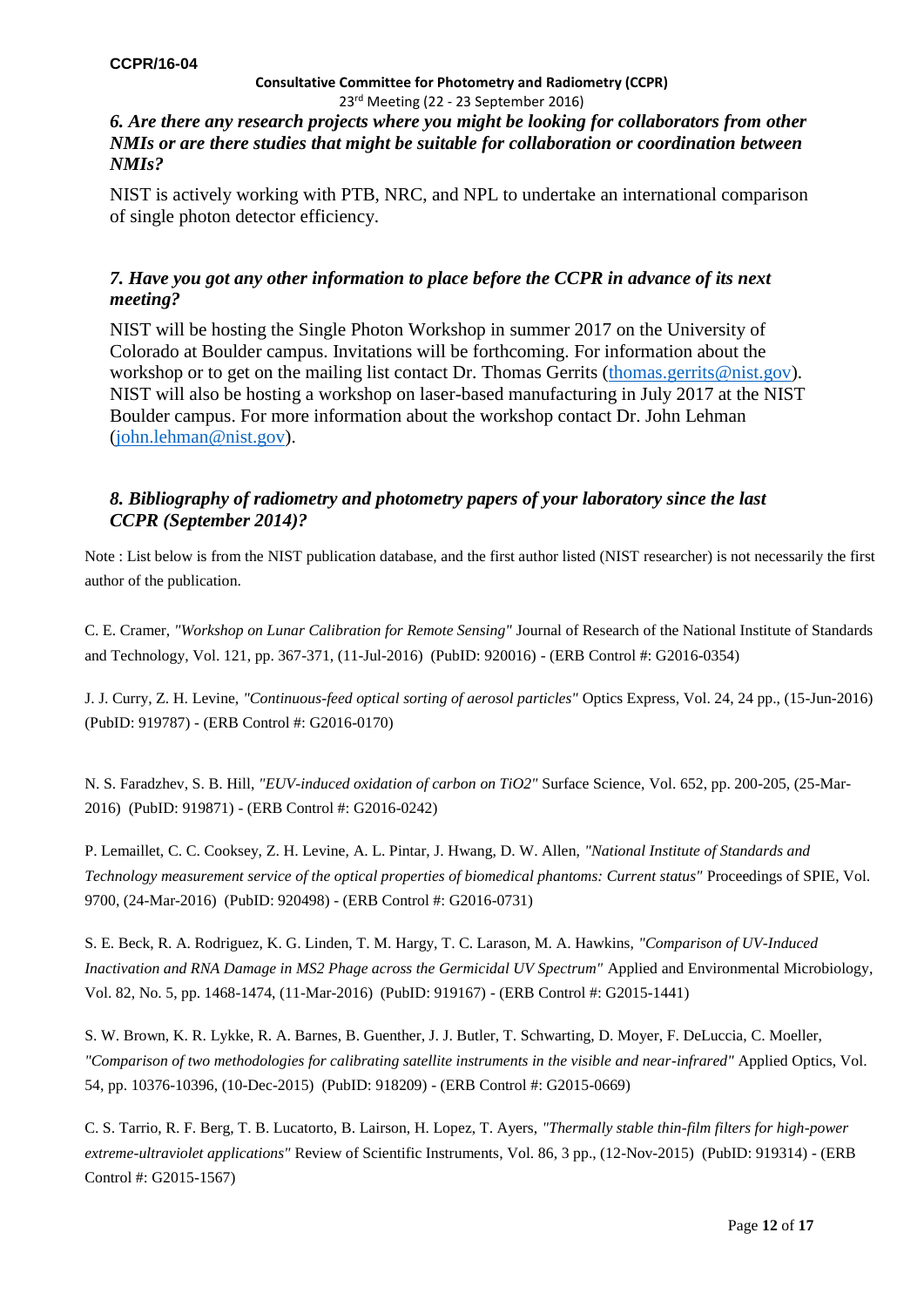Y. Ohno, T. Uchida, *"Defining the visual adaptation field for mesopic photometry: How does a high-luminance source affect peripheral adaptation?"* Lighting Research & Technology, Vol. 47, No. 7, pp. 845-858, (25-Oct-2015) (PubID: 917534) - (ERB Control #: G2015-0130)

Y. Ohno, T. Uchida, *"Defining the visual adaptation field for mesopic photometry: Effect of surrounding source position on peripheral adaptation"* Lighting Research and Technology, Mar. 22, 2016 1477153516638555 (ERB Control #: G2016-0107)

Y. Ohno, T. Uchida, *"Simplified field measurement methods for the CIE mesopic photometry system*", Lighting Research and Technology, April 11, 2016 1477153516643571 (ERB Control #: G2016-0106)

C. C. Cooksey, G. Obein, G. T. Georgiev, C. Durell, D. Scharpf, G. McKee, M. L'Heureux, *"SPIE 9639-49 Creation and Validation of Spectralon BRDF Targets & Standards"* Proceedings of SPIE, Vol. 9639, 12 pp., (12-Oct-2015) (PubID: 919590) - (ERB Control #: G2016-0042)

K. R. Lykke, S. W. Brown, E. Waluschka, J. McCorkel, J. McIntire, D. Moyer, B. McAndrew, J. B. Young, E. Fest, J. Butler, T. R. Wang, E. O. Monroy, K. Turpie, G. Meister, K. J. Thome, *"VIIRS/J1 Polarization Narrative"* SPIE Conference Proceedings, (15-Sep-2015) (PubID: 918879) - (ERB Control #: G2015-1180)

 C. E. Cramer, J. T. Woodward IV, K. R. Lykke, C. W. Stubbs, A. Vaz, G. T. Fraser, *"A Comparison of MODTRAN5 Atmospheric Extinction Predictions with Narrowband Astronomical Flux Observations"* Publications of the Astronomical Society of the Pacific, Vol. 6908, (01-Sep-2015) (PubID: 911797) - (ERB Control #: G2012-1293)

 L. Assoufid, U. Arp, P. Naulleau, S. Biedron, W. Graves, *"Compact X-ray and Extreme-Ultraviolet Light Sources"* Optics and Photonics News, Vol. 26, pp. 40-47, (10-Jul-2015) (PubID: 918616) - (ERB Control #: G2015-0983)

 S. I. Woods, J. E. Proctor, A. W. Smith, T. M. Jung, *"High-gain cryogenic amplifier assembly employing a commercial CMOS operational amplifier"* Review of Scientific Instruments, Vol. 86, 5 pp., (02-Jul-2015) (PubID: 917377) - (ERB Control #: G2015-0013)

V. B. Podobedov, G. P. Eppeldauer, T. C. Larason, "*New night vision goggle gain definition*" SPIE Defense + Security, Infrared Imaging Systems: Design, Analysis, Modeling, and Testing XXVI, Paper #: 9452-38, 2015, Baltimore

G. P. Eppeldauer, T. C. Larason, R. E. Vest, U. Arp, H. W. Yoon, "*Calibration procedure for UV-365 integrated irradiance measurements*" CIE 28th Session, 2015, Manchester, GB

M. Litorja, B. Zhu, J.C. Rasmussen, E.M. Sevick-Muraca, "Determining the Performance of Fluorescence Molecular Imaging Devices Using Traceable Working Standards with SI Units of Radiance," IEEE Transactions on Medical Imaging, Vol. 35, pp. 802-810, (2016-March) (PubID: 920141)- (ERB Control #: G2016-0450)

G. P. Eppeldauer, T. C. Larason, H. W. Yoon, "*Standardization of UV LED measurements"* SPIE Proc. Optics + Photonics, 14th International Conf. on Solid State Lighting and LED-based Illumination Systems, San Diego, Vol. 9571, pp. 957105-1 to 957105-12, 2015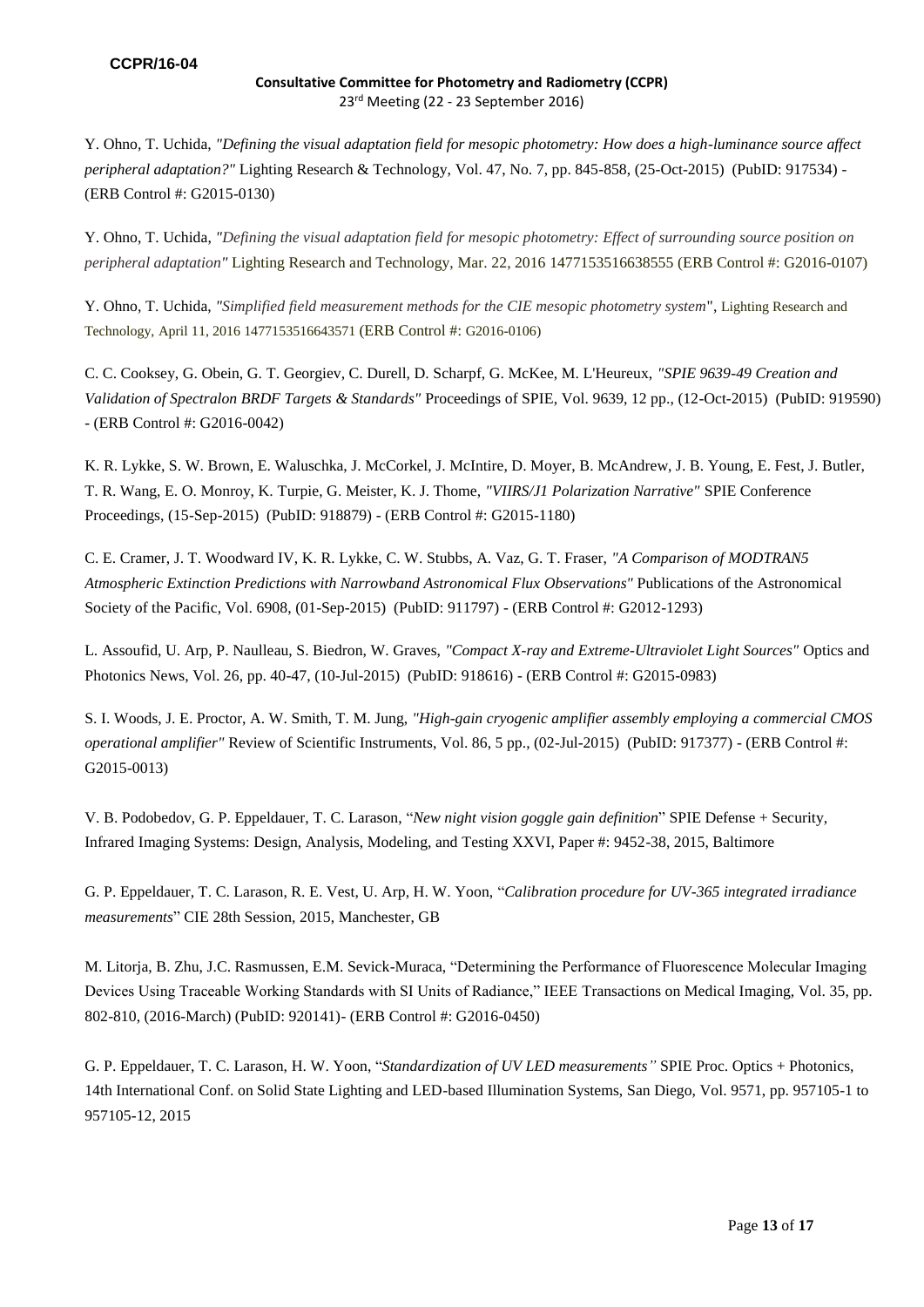D. W. Allen, P. Lemaillet, J.P. Bouchard, *"Development of traceable measurement of the diffuse optical properties of solid reference standards for biomedical optics at the National Institute of Standards and Technology"* Applied Optics, Vol. 54, No. 19, pp. 6118-6127, (01-Jul-2015) (PubID: 918132) - (ERB Control #: G2015-0575)

 Y. Ohno, A. David, K. Houser, M. Wei, M. Royer, K. Smet, L. Whitehead, *"Development of the IES method for evaluating the color rendition of light"* Optics Express , Vol. 23, No. 12, pp. 15888-15906, (30-Jun-2015) (PubID: 918695) - (ERB Control #: G2015-1038)

 Z. H. Levine, B. L. Glebov, A. L. Pintar, A. L. Migdall, *"Absolute Calibration of a Variable Attenuator Using Few-Photon? Pulses"* Optics Express, (12-Jun-2015) (PubID: 917799) - (ERB Control #: G2015-0370)

C. C. Cooksey, B. K. Tsai, D. W. Allen, *"Spectral reflectance variability of skin and attributing factors"* Proceedings of SPIE Defense and Security Symposium, Vol. 9461, 8 pp., (21-May-2015) (PubID: 918494) - (ERB Control #: G2015-0889)

 K. Tsumura, T. Aria, J. Battle, J. Bock, S. W. Brown, A. Cooray, V. Hristov, B. Keating, M. G. Kim, D. H. Lee, L. R. Levenson, K. R. Lykke, P. Mason, T. Matsumoto, S. Matsuura, K. Murata, U. W. Nam, T. Renbarger, A. W. Smith, I. Sullivan, K. Suzuki, T. Wada, M. Zemcov, U. W. Nam, B. Shultz, I. Sullivan, P. M. Korngut, *"The Cosmic Infrared Background Experiment (CIBER): The Low Resolution Spectrometer"* Astrophysical Journal, (14-May-2015) (PubID: 910002) - (ERB Control #: G2012-0077)

 M. E. Nadal, M. Thiesse, C. C. Miller, *"Geometrical Problems for Measuring the Daytime Luminance of Retroreflective Materials"* Color Research and Application, (14-May-2015) (PubID: 909773) - (ERB Control #: G2011-1839)

 C. C. Cooksey, M. E. Nadal, D. W. Allen, K.O. Hauer, A. Hoepe, *"Bidirectional reflectance scale comparison between NIST and PTB"* Metrologia, Vol. 54, pp. 4006-4015, (01-May-2015) (PubID: 913371) - (ERB Control #: G2013-0612)

 C. C. Cooksey, D. W. Allen, B. K. Tsai, H. W. Yoon, *"Establishment and application of the 0/45 reflectance factor scale over the shortwave infrared"* Applied Optics , Vol. 54, pp. 3064-3071, (01-Apr-2015) (PubID: 917390) - (ERB Control #: G2015- 0014)

 G. Zibordi, F. Melin, K. Voss, B. C. Johnson, B. Franz, E. Kwiatkowska, J.P. Huot, M. Wang, D. Antoine, *"System Vicarious Calibration for Ocean Color Climate Change Applications: Requirements for In Situ Data" Remote Sensing of Environment,* Vol. 159, pp. 361-369, (15-Mar-2015) (PubID: 917320) - (ERB Control #: G2014-1615)

 S. E. Beck, H. B. Wright, T. M. Hargy, T. C. Larason, K. G. Linden, *"Action spectra for validation of pathogen disinfection in medium-pressure ultraviolet (UV) systems"* Water Research, Vol. 70, pp. 27-37, (12-Dec-2014) (PubID: 916116) - (ERB Control #: G2014-0981)

G. P. Eppeldauer, T. C. Larason, J. M. Houston, R. E. Vest, U. Arp, H. W. Yoon, *"IR-enhanced Si reference detectors for 1 step scale transfers from 300 nm to 1000 nm"* Metrologia, Vol. 51, No. 6, pp. S252-S257, (20-Nov-2014) (PubID: 916505) - (ERB Control #: G2014-1319)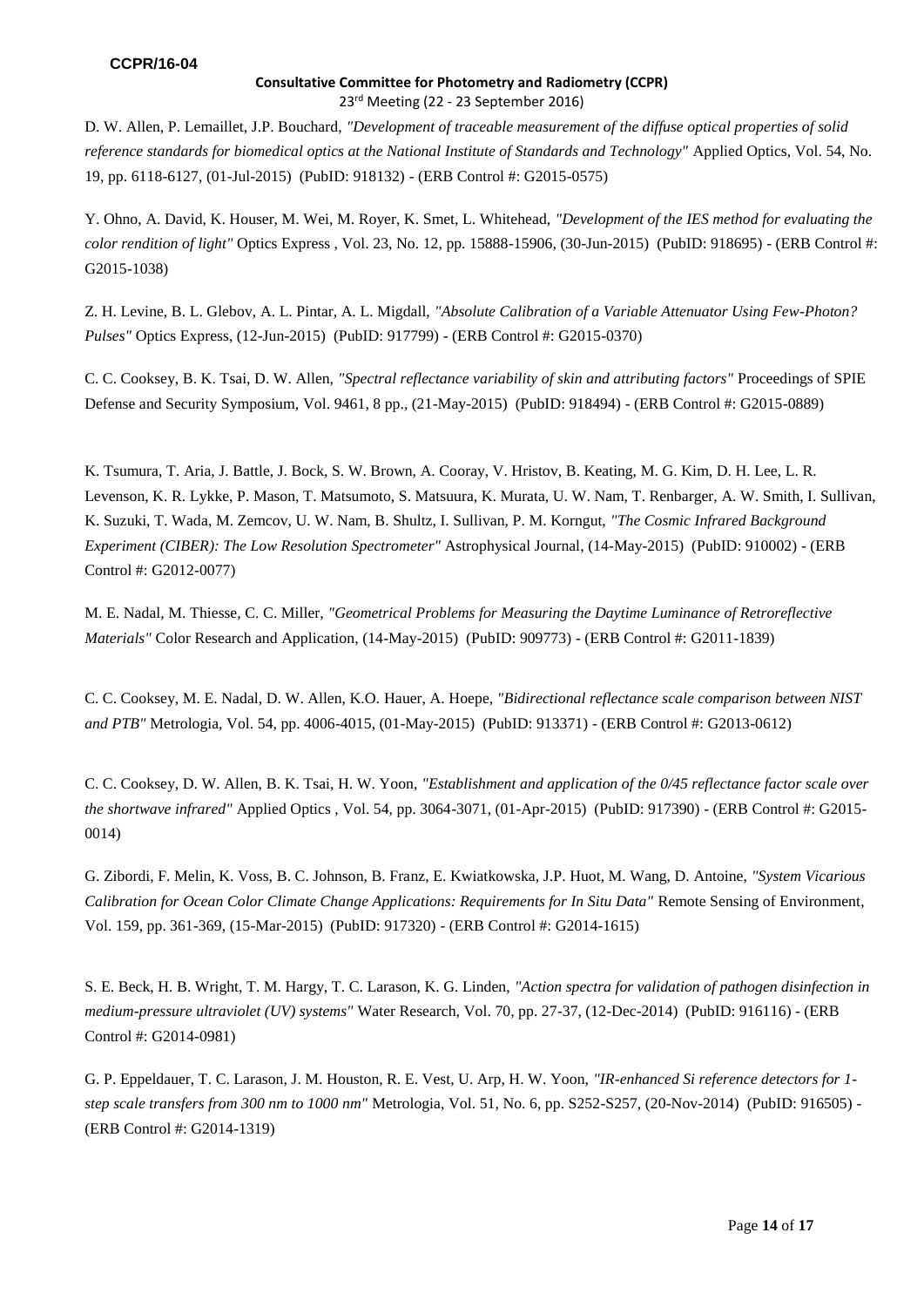L. K. Shalm, E. Meyer-Scott, B. G. Christensen, P. L. Bierhorst, M. A. Wayne, D. Hamel, M. J. Stevens, T. Gerrits, S. C. Glancy, M. S. Allman, K. J. Coakley, S. D. Dyer, A. E. Lita, V. B. Verma, J. C. Bienfang, A. L. Migdall, Y. Zhang, W. Farr, F. Marsili, M. D. Shaw, J. Stern, C. Abellan, W. Amaya, V. Pruneri, T. Jennewein, M. Mitchell, P. G. Kwiat, R. P. Mirin, E. H. Knill, *"A strong loophole-free test of local realism"* Physical Review Letters, Vol. 115, 10 pp., (16-Dec-2015) (PubID: 919674) - (ERB Control #: B2016-0019)

 P. Lemaillet, J. Hwang, D. W. Allen, *"Double-integrating-sphere system at the National Institute of Standards and Technology in support of measurement standards for the determination of optical properties of tissue-mimicking phantoms"* Journal of Biomedical Optics, Vol. 20, No. 12, pp. 121310-1-121310-8, (27-Oct-2015) (PubID: 918507) - (ERB Control #: B2015-0169)

 B. B. Chon, F. Tokumasu, J. Y. Lee, D. W. Allen, J. P. Rice, J. Hwang, *"Digital Phantoms Generated by Spectral and Spatial Light Modulators"* Journal of Biomedical Optics, Vol. 20, No. 12, 8 pp., (21-Oct-2015) (PubID: 918549) - (ERB Control #: B2015-0175)

 T. Gerrits, P. C. Humphreys, B. Metcalf, T. Hiemstra, A. E. Lita, S.W. Nam, A. Datta, S. Kolthammer, I. Walmsley, J. Nunn, *"Tomography of photon-number resolving continuous-output detectors"* Physical Review Letters, Vol. 17, pp. 1-10, (21-Oct-2015) (PubID: 917756) - (ERB Control #: B2015-0065)

A. Ray, R. Kopelman, B. Chon, K. A. Briggman, J. Hwang, *"Scattering based hyperspectral imaging of plasmonic nanoplate clusters towards biomedical applications"* Journal of Biophotonic , pp. 1-9, (17-Sep-2015) (PubID: 918443) - (ERB Control #: B2015-0162)

 F. R. Giorgetta, G. B. Rieker, E. Baumann, W. C. Swann, L. C. Sinclair, J. Kofler, I. R. Coddington, N. R. Newbury, *"Broadband phase spectroscopy over turbulent air paths"* Physical Review Letters, Vol. 115, 4 pp., (04-Sep-2015) (PubID: 918281) - (ERB Control #: B2015-0142)

 L. C. Sinclair, J.D. Deschenes, L. I. Sonderhouse, W. C. Swann, I. H. Khader, E. Baumann, N. R. Newbury, I. R. Coddington, *"A compact optically coherent fiber frequency comb"* Review of Scientific Instruments, Vol. 86, 15 pp., (18-Aug-2015) (PubID: 918079) - (ERB Control #: B2015-0110)

 M. S. Allman, V. B. Verma, M. J. Stevens, T. Gerrits, R. D. Horansky, A. E. Lita, F. Marsili, A. Beyer, M. Shaw, D. Kumor, R. P. Mirin, S.W. Nam, *"A near-infrared 64-pixel superconducting nanowire single photon detector array with integrated multiplexed readout"* Applied Physics Letters, Vol. 106, 4 pp., (14-May-2015) (PubID: 917709) - (ERB Control #: B2015- 0058)

T. M. Wallis, G. Chattopadhyay, F. Cocetti, L. Pierantoni, *"Introduction to the Special Issue"* IEEE Transactions on Terahertz Science and Technology, Vol. 5, No. 3, pp. 332-334, (01-May-2015) (PubID: 918358) - (ERB Control #: B2015-0151)

 T. Gerrits, M. Fortsch, M. J. Stevens, D. Strekalov, G. Schunk, J. Furst, U. Vogl, F. Sedlmeir, H. G. Schwefel, G. Leuchs, C. Marquardt, *"Near-infrared single-photon spectroscopy of a whispering gallery mode resonator using energy-resolving transition edge sensors"* Applied Physics Letters, Vol. 17, No. 6, pp. 1-6, (28-Apr-2015) (PubID: 917426) - (ERB Control #: B2015-0014)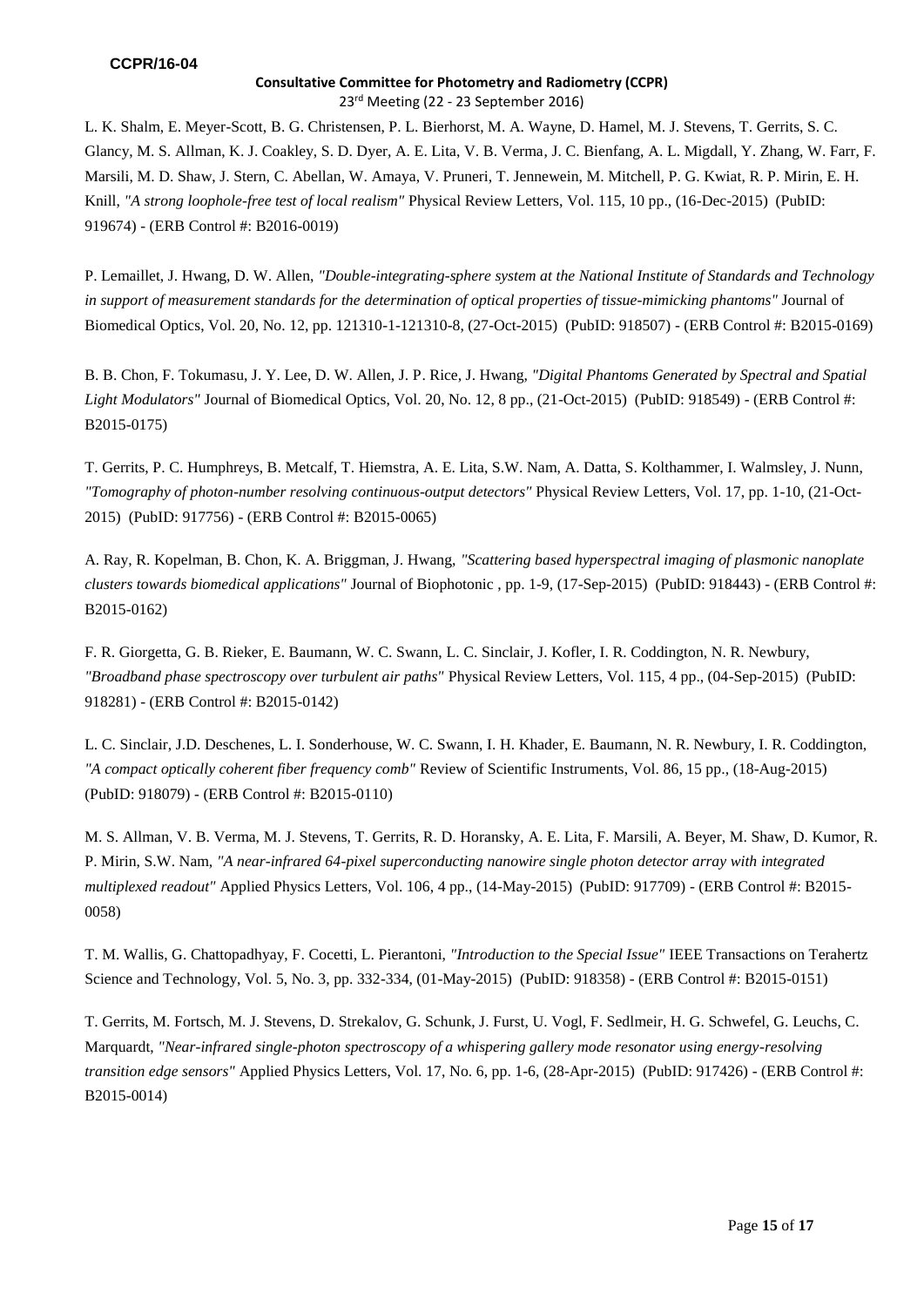V. B. Verma, B. Korzh, F. Bussieres, R. D. Horansky, S. D. Dyer, A. E. Lita, I. Vayshenker, F. Marsili, M. D. Shaw, H. Zbinden, R. P. Mirin, S.W. Nam, *"High-efficiency superconducting nanowire single-photon detectors fabricated from MoSi thin-films"* Applied Physics Letters, 12 pp., (10-Apr-2015) (PubID: 918031) - (ERB Control #: B2015-0111)

 N. A. Tomlin, M. G. White, I. Vayshenker, S. I. Woods, J. H. Lehman, *"Planar electrical-substitution carbon nanotube cryogenic radiometer"* Metrologia, (30-Mar-2015) (PubID: 917506) - (ERB Control #: B2015-0026)

P. Lemaillet, D. W. Allen, J. Hwang, *"Measurement of the optical properties of solid biomedical phantoms at the National Institute of Standards and Technology"* SPIE Conference Proceedings, Vol. 9325, 6 pp., (06-Mar-2015) (PubID: 917965) - (ERB Control #: B2015-0090)

B. B. Chon, F. Tokumasu, J.Y. Lee, D. W. Allen, J. P. Rice, J. Hwang, *"Making digital phantoms with spectral and spatial light modulators for quantitative applications of hyperspectral optical medical imaging devices"* SPIE Conference Proceedings, Vol. 9325, 7 pp., (06-Mar-2015) (PubID: 917932) - (ERB Control #: B2015-0094)

 J. Hubmayr, J. A. Beall, D. T. Becker, H.M. Cho, G. C. Hilton, D. Li, D. P. Pappas, J. L. Van Lanen, M. Devlin, K. D. Irwin, C. Groppi, P. Mauskopf, *"Photon-noise limited sensitivity in titanium nitride kinetic inductance detectors"* Applied Physics Letters, Vol. 106, No. 7, pp. 073505-1-073505-4, (20-Feb-2015) (PubID: 916182) - (ERB Control #: B2014-0193)

 M. Fortsch, G. Schunk, J. Furst, D. Strekalov, T. Gerrits, M. J. Stevens, F. Sedlmeir, H. G. Schwefel, G. Leuchs, C. Marquardt, *"Highly efficient generation of single-mode photon pairs from a crystalline whispering-gallery-mode resonator source"*  Physical Review Letters, Vol. 91, No. 2, pp. 023812-1-023812-5, (11-Feb-2015) (PubID: 915680) - (ERB Control #: B2014- 0122)

 D. A. Bennett, J. A. Mates, J. D. Gard, A. Hoover, M. Rabin, C. D. Reintsema, D. R. Schmidt, L. R. Vale, J. N. Ullom, *"Integration of TES microcalorimeters with microwave SQUID multiplexed readout."* IEEE Transactions on Applied Superconductivity, Vol. 25, No. 3, pp. 1-5, (22-Dec-2014) (PubID: 917164) - (ERB Control #: B2014-0267)

 A. D. Feldman, T. Burnitt, G. Porrovecchio, M. Smid, L. Egli, J. Gr¿bner, K. M. Nield, *"Diode-array UV solar spectroradiometer implementing a digital micromirror device"* Metrologia, Vol. 51, No. 6, pp. S289-S292, (20-Nov-2014) (PubID: 916196) - (ERB Control #: B2014-0214)

 M. G. White, N. A. Tomlin, J. Gran, *"A detector combining quantum and thermal primary radiometric standards in the same artefact"* Metrologia, Vol. 51, No. 6, pp. S245-S251, (20-Nov-2014) (PubID: 916217) - (ERB Control #: B2014-0199)

 D. P. Pappas, M. R. Vissers, M. O. Sandberg, J. Gao, S. R. Jefferts, R. P. Erickson, *"Ultra-Broadband Frequency Comb Generation in Superconducting Resonators"* Nature Materials, No. 18, pp. 187002-1-187002-5, (30-Oct-2014) (PubID: 915796) - (ERB Control #: B2014-0135)

 G. B. Rieker, F. R. Giorgetta, W. C. Swann, J. Kofler, A. M. Zolot, L. C. Sinclair, E. Baumann, C. L. Cromer, G. Petron, C. Sweeney, P. P. Tans, I. R. Coddington, N. R. Newbury, *"Frequency-Comb-Based Remote Sensing of Greenhouse Gases over Kilometer Air Paths"* Optica, Vol. 1, pp. 290-298, (29-Oct-2014) (PubID: 916152) - (ERB Control #: B2014-0187)

 E. Baumann, F. R. Giorgetta, J.D. Deschenes, W. C. Swann, I. R. Coddington, N. R. Newbury, *"Comb-calibrated laser ranging for three-dimensional surface profiling with micrometer-level precision at a distance"* Applied Optics, Vol. 22, pp. 24914- 24928, (06-Oct-2014) (PubID: 916470) - (ERB Control #: B2014-0233)